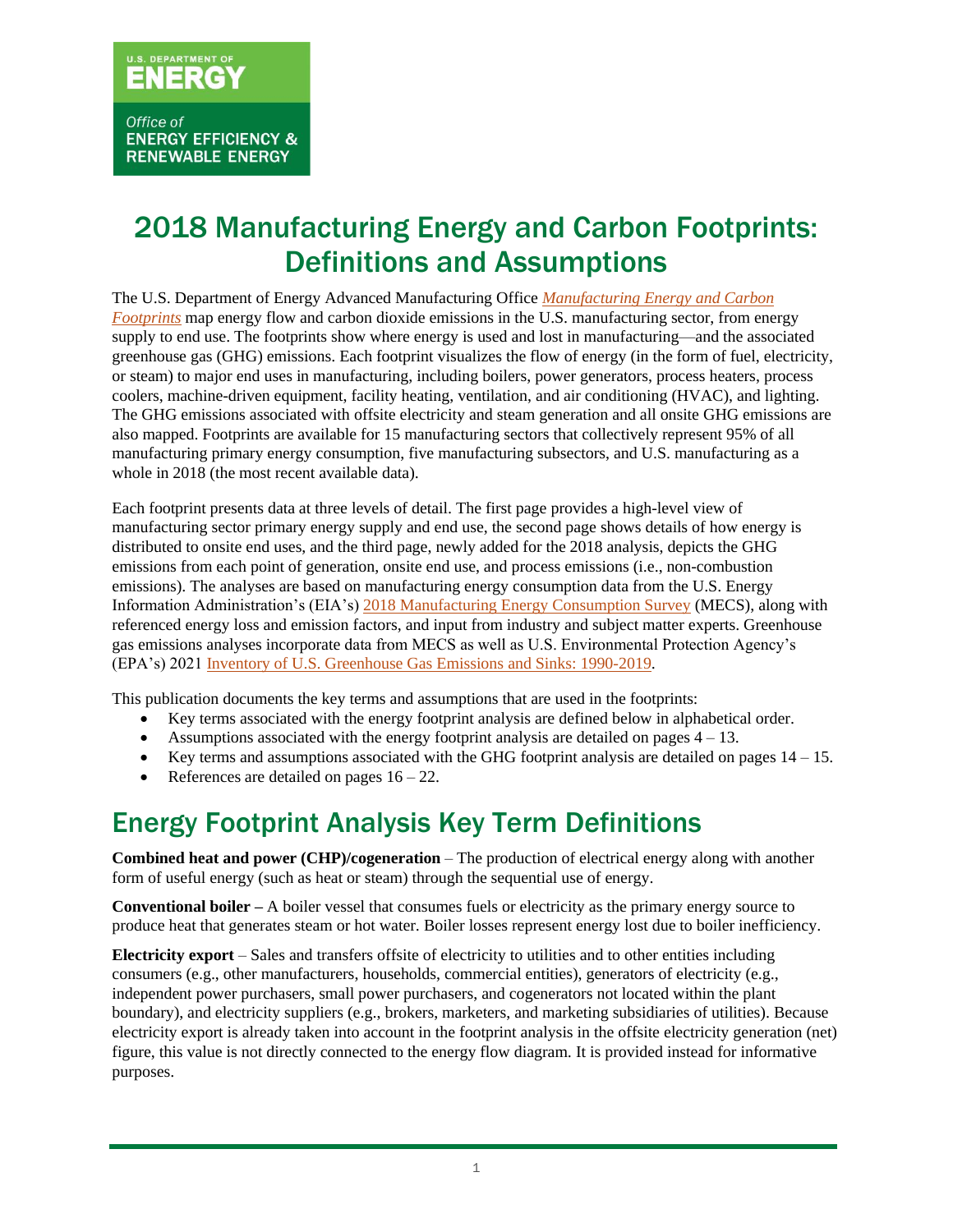**Electro-chemical –** The direct process end use in which electricity is used to cause a chemical transformation (e.g., reduction of alumina to aluminum and oxygen).

**Energy for all purposes –** The total first use of energy onsite plus offsite generation and transmission losses. Includes primary energy use for heat and power plus net energy consumed for nonfuel purposes, including feedstock use. This value eliminates potential double counting of feedstock and fuel use from data in MECS Tables 2.2 and 3.2.

**Excess steam** – Sales and transfers of onsite steam to offsite users or purging of onsite surplus steam. Excess steam is not used within the manufacturing plant boundary and therefore, this value is not directly connected to the energy flow diagram.

**Facility HVAC** – The direct nonprocess end use that includes energy used to provide heating, ventilation, and air conditioning for building envelopes within the industrial plant boundary.

**Facility lighting –** The direct nonprocess end use that includes energy used in equipment that illuminates buildings and other areas within the industrial plant boundary.

**Industrial plant boundary –** Includes all plant facilities and processes (industrial processes, support facilities, and generation facilities) at a single location where mechanical or chemical transformations of materials or substances into new products are performed. This boundary is also termed *onsite*.

**Machine drive** – The direct process end use in which thermal or electric energy is converted into mechanical energy and is used to power motor-driven systems, such as compressors, fans, pumps, and materials handling and processing equipment. Motors are found in almost every process in manufacturing. Therefore, when motors are found in equipment that is wholly contained in another end use (such as a compressor in process cooling and refrigeration), the energy is classified in that end use rather than in machine drive.

**Machine drive losses –** Machine drive losses includes two components:

- 1) Shaft losses include energy lost in the conversion of thermal or electric energy into kinetic or mechanical energy. Shaft losses are estimated from electric motor, turbine, and engine efficiencies.
- 2) System losses include energy lost in specific machine driven system applications including fans, pumps, compressed air, materials handling, materials processing, and other systems. The distribution of these six categories of losses is unique within each industry sector.

**Nonprocess energy** – Energy used for purposes other than industry-specific processes, as reported in EIA MECS Table 5.2 to include facility HVAC, facility lighting, other facility support (e.g., cooking, water heating, and office equipment), onsite transportation, and other nonprocess use.

**Offsite electricity generation (net) –** The sum of purchased electricity and electricity transfers into the plant boundary (including electricity generated onsite from noncombustion renewable resources to align with MECS Table 5.2 values), less quantities sold and transferred out. This value does not include onsite generation from combustible fuels or onsite cogeneration which are all accounted for by the "other electricity generation" and "CHP/cogeneration" values.

**Offsite electricity generation and transmission losses** – The energy losses incurred during the generation and transmission of electricity to the plant boundary. The efficiency of utility power generation and transmission is assumed to be 35.4%, a representative average value for the U.S. grid in 2018 (see [Table](#page-3-0) 1 for sources).

**Offsite energy** – Energy that is originally sourced or generated outside the plant boundary (offsite), including energy produced onsite from feedstocks or nonenergy inputs that is consumed as a fuel within the plant boundary. Includes offsite fuel, offsite steam generation, and offsite electricity generation.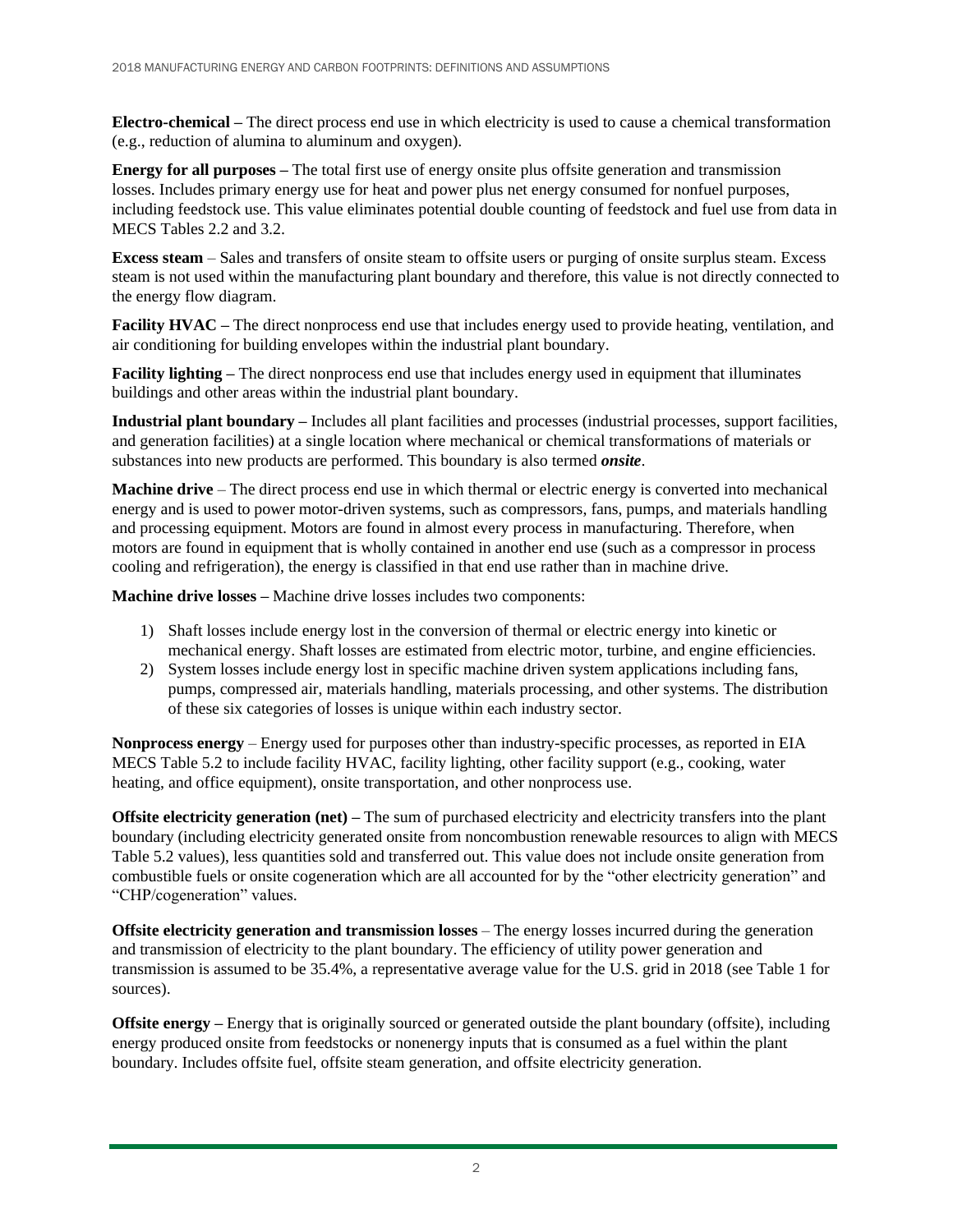**Offsite fuel –** The sum of purchased fuel, fuel transferred into the plant boundary, and byproduct fuel (from externally sourced feedstocks or nonenergy inputs) produced and consumed onsite.

**Offsite steam generation (net) –** The sum of steam transfers and purchased steam from the local utility or other sources, less quantities sold and transferred out.

**Offsite steam generation and transmission losses –** The energy losses incurred during the generation and transport of steam to the plant boundary.

**Onsite electricity generation losses** – The energy losses incurred during the onsite generation of electricity. This term includes losses from electricity cogeneration and other onsite electricity generation.

**Onsite energy use** – Energy inputs used for heat and power (including electricity generation) within the manufacturing plant boundary for the sector. This includes both direct (process and nonprocess end uses) and indirect (steam and electricity generation) uses of fuels, steam, and electricity within the manufacturing plant boundary. Losses that occur in generating and transporting steam and electricity to the plant boundary are not included. Onsite energy use also does not include energy consumed for nonfuel purposes, such as energy feedstocks supplied to the plant that are converted to a manufactured product and not used for heat, power, or electricity generation. Energy used for nonfuel purposes are quantified separately for each manufacturing sector in EIA MECS Table 2.2; though caution should be exercised when combining nonfuel energy with onsite energy use values due to potential double-counting issues.

**Onsite generation** – The generation of steam or electricity within the plant boundaries using fuel or electricity. Onsite generation includes three categories: "conventional boilers" (to produce steam), "CHP/cogeneration" (to produce steam and electricity), and "other electricity generation" (defined below).

**Onsite steam distribution losses** – The energy losses incurred during the distribution of steam within the plant boundaries.

**Onsite steam generation losses** – The energy losses incurred during the generation of steam within plant boundaries. This term includes steam cogeneration and conventional boiler steam generation losses.

**Onsite transportation –** The direct nonprocess end use that includes energy used in vehicles and transportation equipment that primarily consume energy within the boundaries of the establishment.

**Other electricity generation –** Consists of onsite electricity obtained from generators running on combustible energy sources including natural gas, fuel oils, and coal. Amounts of electricity generated onsite from renewable sources other than biomass (e.g., solar, wind, hydropower, and geothermal) are noted on the footprints, however this output is excluded from "other electricity generation" values and instead is incorporated within the offsite electricity generation values to align with MECS Table 5.2 values.

**Other facility support** – The direct nonprocess end use that includes energy used in diverse applications that are normally associated with office or building operations such as cooking, operation of office equipment, and the operation of elevators.

**Other nonprocess** – The direct nonprocess end use that includes energy used for nonprocess uses other than the defined nonprocess energy categories.

**Other process –** The direct process end use that includes energy used for other direct process uses not falling under a specified process end use category.

**Primary energy use** – The total consumption associated with energy inputs used for heat and power (including electricity generation) within the manufacturing plant boundary for the sector. It is the sum of onsite energy use and offsite steam and electricity losses (see "offsite electricity generation and transmission losses", defined above). Primary energy use does not include energy consumed for nonfuel purposes, such as energy feedstocks supplied to the plant that are converted to a manufactured product and not used for heat, power, or electricity generation. Energy used for nonfuel purposes are separately quantified for each manufacturing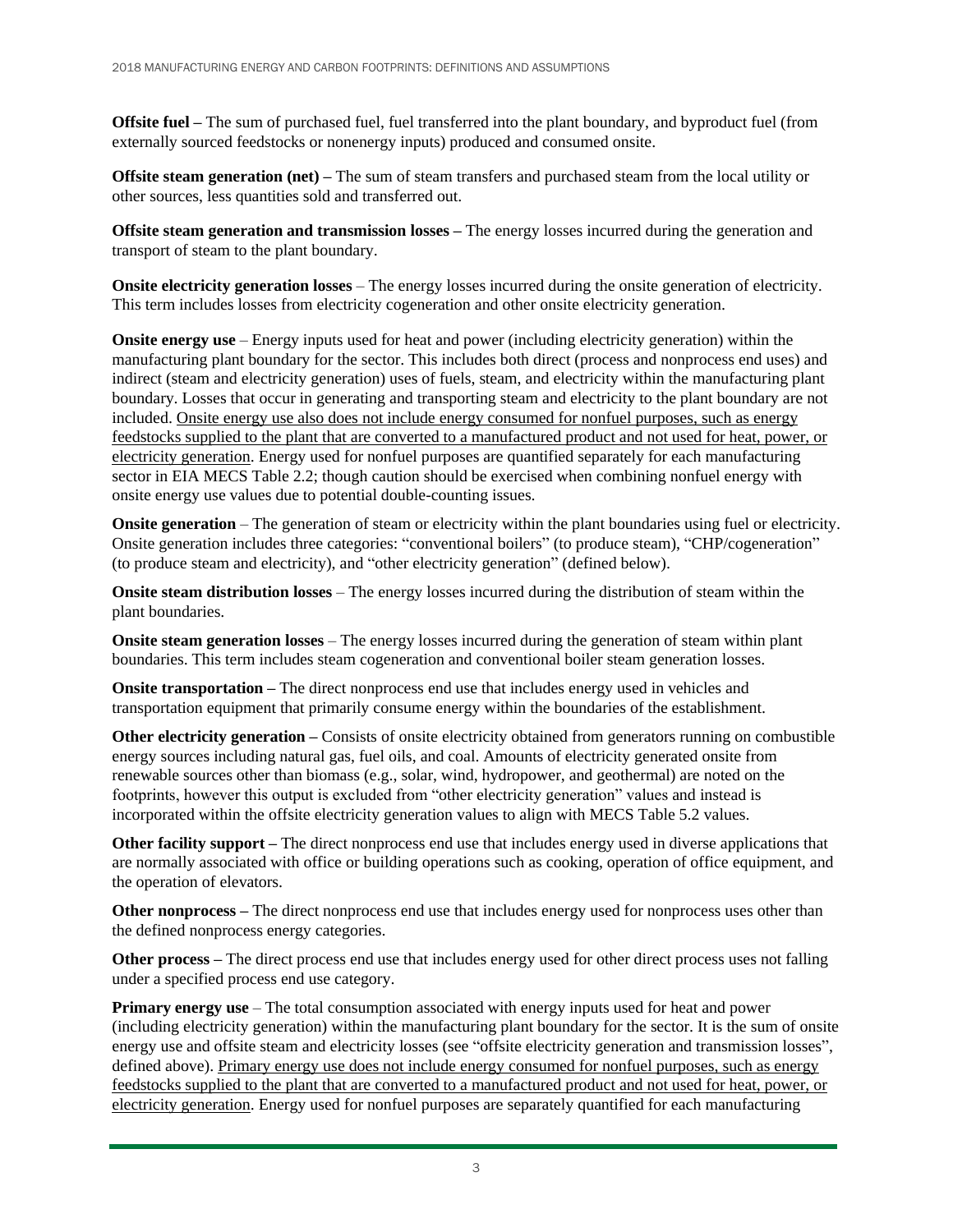sector in EIA MECS Table 2.2; though caution should be exercised when combining with primary energy use values due to potential double-counting issues.

**Process cooling and refrigeration** – The direct process end use in which energy is used to lower the temperature of substances involved in the manufacturing process. Examples include freezing processed meats for later sale in the food industry and lowering the temperature of chemical feedstocks below ambient temperature for use in reactions in the chemical industry.

**Process energy** – Energy used in industry-specific processes, such as chemical reactors, steel furnaces, glass melters, casting, concentrators, distillation columns, etc. Categories of process energy (as reported in MECS Table 5.2) include process heating (e.g., kilns, ovens, furnaces, strip heaters), process cooling and refrigeration, machine drive (e.g., motors, pumps associated with process equipment), electro-chemical processes (e.g., reduction process), and other direct process uses.

**Process heating** – The direct process end use in which energy is used to raise or maintain the temperature of substances involved in the manufacturing process. Examples include the use of heat to melt scrap in electricarc furnaces to make steel, to separate components of crude oil in petroleum refining, to dry paint in automobile manufacturing, or to process food for packaging.

**Process heating losses** – Process heating losses include both system losses (radiation, convection, insulation, and cooling losses) and exhaust losses (stack, vent losses, etc.). Process heating energy losses are estimated by sector (see [Table 4\)](#page-8-0); an industry peer review group was formed to guide this estimation approach.

# 2018 Energy Footprint Analysis Assumptions

<span id="page-3-0"></span>

| <b>Energy System Type</b>                                      | <b>Energy System Description</b><br><b>Percent Energy Lost</b> |                                            | <b>Sources</b>             |  |  |  |
|----------------------------------------------------------------|----------------------------------------------------------------|--------------------------------------------|----------------------------|--|--|--|
| <b>Energy Generation, Transmission and Distribution Losses</b> |                                                                |                                            |                            |  |  |  |
|                                                                | Offsite (grid) electricity<br>generation and transmission      | 64.6% <sup>b</sup>                         | [1], [2]                   |  |  |  |
| <b>Offsite Generation</b>                                      | Offsite steam generation<br>20%                                |                                            | [3], [4], [5]              |  |  |  |
|                                                                | Offsite steam transmission                                     | 7.5%                                       | $[4]$                      |  |  |  |
| <b>Onsite Generation</b>                                       | Onsite steam generation<br>(conventional boiler)               | 11% to 25%<br>(varies, sector dependent)   | $[6]$ , See Table 2        |  |  |  |
|                                                                | Onsite CHP/cogeneration                                        | 18% to 26%<br>(varies, sector dependent)   | [6], [7], [8], See Table 3 |  |  |  |
|                                                                | Onsite steam distribution                                      | 20%                                        | $[9]$ , $[10]$ , $[11]$    |  |  |  |
|                                                                | <b>Onsite Direct End Use (Process and Nonprocess) Losses</b>   |                                            |                            |  |  |  |
|                                                                | <b>Process heating</b>                                         | 17% to 60%<br>(varies, sector dependent)   | See Table 4                |  |  |  |
|                                                                | Process cooling, refrigeration                                 | 32%c                                       | [12], Estimation           |  |  |  |
|                                                                |                                                                | Chemicals 37%                              | $[13]$                     |  |  |  |
| <b>Process</b><br>Energy                                       | Electro-chemical                                               | Alumina and aluminum 59%                   | $[14]$ , $[15]$            |  |  |  |
|                                                                |                                                                | All manufacturing and other<br>sectors 48% | Average                    |  |  |  |
|                                                                |                                                                | Electric 5%                                | Estimation <sup>d</sup>    |  |  |  |
|                                                                | Other processes                                                | <b>Fuel 70%</b>                            |                            |  |  |  |

Table 1. Manufacturing Energy Footprint Loss Assumptions<sup>a</sup>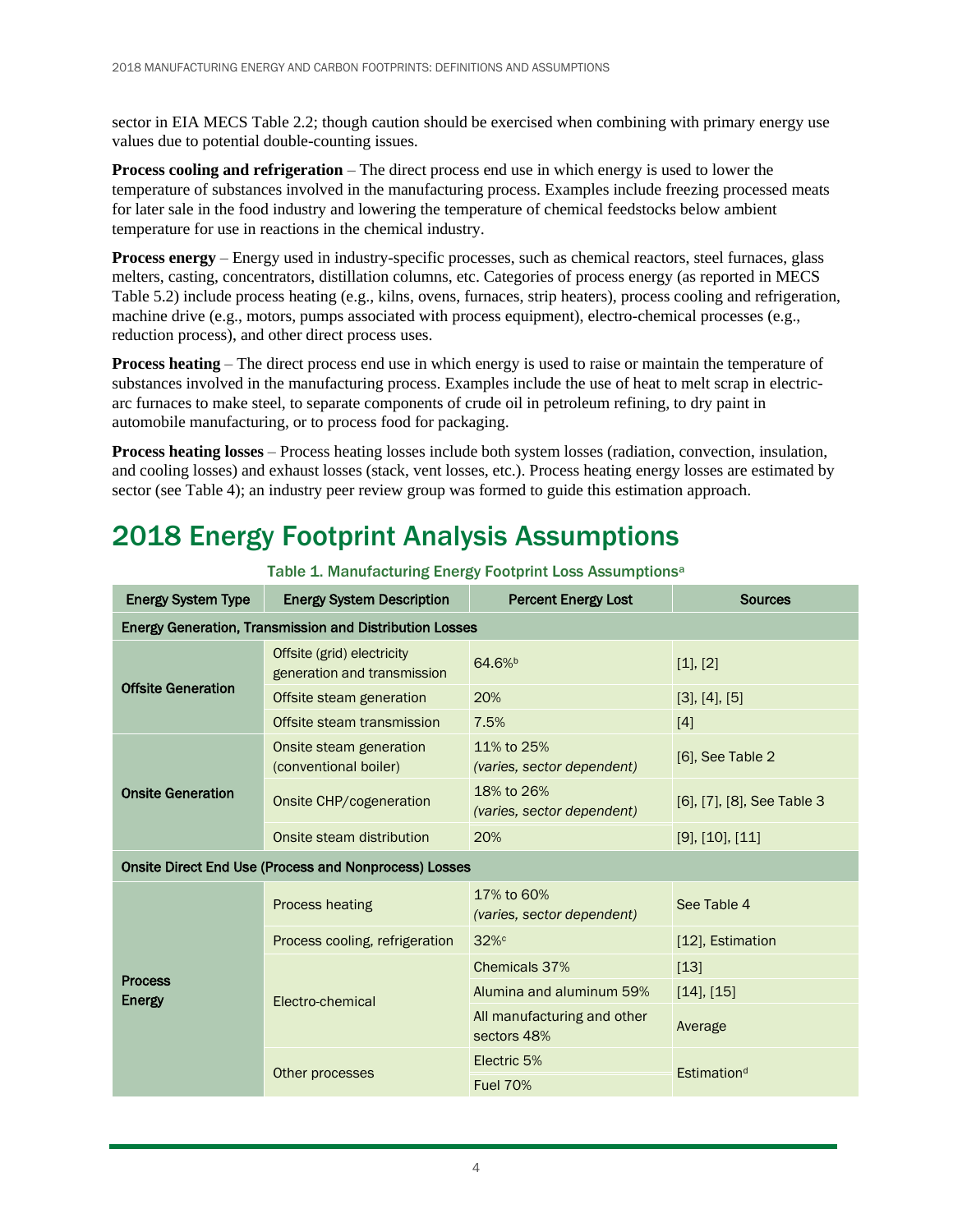| <b>Energy System Type</b> | <b>Energy System Description</b>                      | <b>Percent Energy Lost</b>                          | <b>Sources</b>                                                  |  |
|---------------------------|-------------------------------------------------------|-----------------------------------------------------|-----------------------------------------------------------------|--|
|                           | e.g., computer-controlled<br>equipment, process tools | Steam 40%                                           |                                                                 |  |
|                           |                                                       | Electric 6%                                         | $[16]$ , $[17]$ , $[18]$                                        |  |
|                           | Machine drive<br>i.e., shaft energy                   | <b>Fuel 62%</b>                                     | $[19]$ , $[20]$ , $[21]$ , $[22]$ , $[23]$                      |  |
|                           |                                                       | Steam 60%                                           | $[24]$ , $[25]$ , $[26]$                                        |  |
|                           |                                                       | Pumps 32% <sup>e</sup>                              | $[27]$ , $[28]$ , $[29]$ , $[30]$ , $[31]$ ,<br>$[32]$ , $[33]$ |  |
|                           | Machine driven systems                                | Fans 32% <sup>e</sup>                               | $[27]$ , $[28]$ , $[31]$ , $[32]$ , $[33]$ ,<br>$[34]$          |  |
|                           |                                                       | Compressed air 83% <sup>e</sup>                     | $[27]$ , $[28]$ , $[31]$ , $[32]$ , $[33]$ ,<br>$[35]$ , $[36]$ |  |
|                           |                                                       | Materials handling 10%                              | $[37]$ , $[38]$ , $[39]$                                        |  |
|                           |                                                       | <b>Materials processing</b><br>(e.g., grinders) 80% | Estimationf                                                     |  |
|                           |                                                       | Other systems 47%                                   | Average of identified<br>machine-driven systems                 |  |
|                           | <b>Facility HVAC</b>                                  | 32%g                                                | $[12]$                                                          |  |
|                           | <b>Facility lighting</b>                              | 69% to 72%<br>(varies, sector dependent)            | [40], [41], [42], See Table 5                                   |  |
|                           | Other facility support                                | Electric 10%                                        | Estimation <sup>h</sup>                                         |  |
| <b>Nonprocess Energy</b>  |                                                       | <b>Fuel 31%</b>                                     | [43], [44], Estimation <sup>h</sup>                             |  |
|                           | Onsite transportation                                 | 30% to 71%<br>(varies, sector dependent)            | [45], [46], See Table 6                                         |  |
|                           | Other nonprocess                                      | Electric 33%                                        |                                                                 |  |
|                           | e.g., cleaning equipment,                             | <b>Fuel 35%</b>                                     | Estimationi                                                     |  |
|                           | maintenance tools                                     | Steam 30%                                           |                                                                 |  |

#### **[Table 1](#page-3-0) Notes**

<sup>a</sup> The values in this table are used to generate order-of-magnitude energy loss estimates. In practice, these energy generation, process, and nonprocess losses are highly dependent on specific operating equipment and conditions and vary greatly within and across manufacturing sectors.

<sup>b</sup> This analysis adjusted the EIA-calculated value for offsite electricity generation and transmission (grid) losses to eliminate double-counting of generation losses from offsite-derived steam from CHP plants. Industrial sector electrical system energy losses in 2018 are quantified by EIA in Table 2.4 of the EIA Monthly Energy Review (MER) 2021 [1] (equal to 6,481 trillion British thermal units [TBtu]). Using these losses and electricity retail sales to the industrial sector (equal to 3,414 TBtu), percentage losses are calculated to be 65.5%. However, footnote j in Table 2.4 of the EIA MER 2021 makes it clear that "Total losses are calculated as the primary energy consumed by the electric power sector minus the energy content of electricity retail sales. Total losses are allocated to the end-use sectors in proportion to each sector's share of total electricity retail sales." Furthermore, in reviewing Table 2.6 of the EIA MER 2021, which details primary energy consumption for the electric power sector, it is noted that "data are for fuels consumed to produce electricity and useful thermal output" and that "the electric power sector comprises electricity-only and combined-heat-and-power (CHP) plants within the NAICS 22 category whose primary business is to sell electricity, or electricity and heat, to the public." Thus,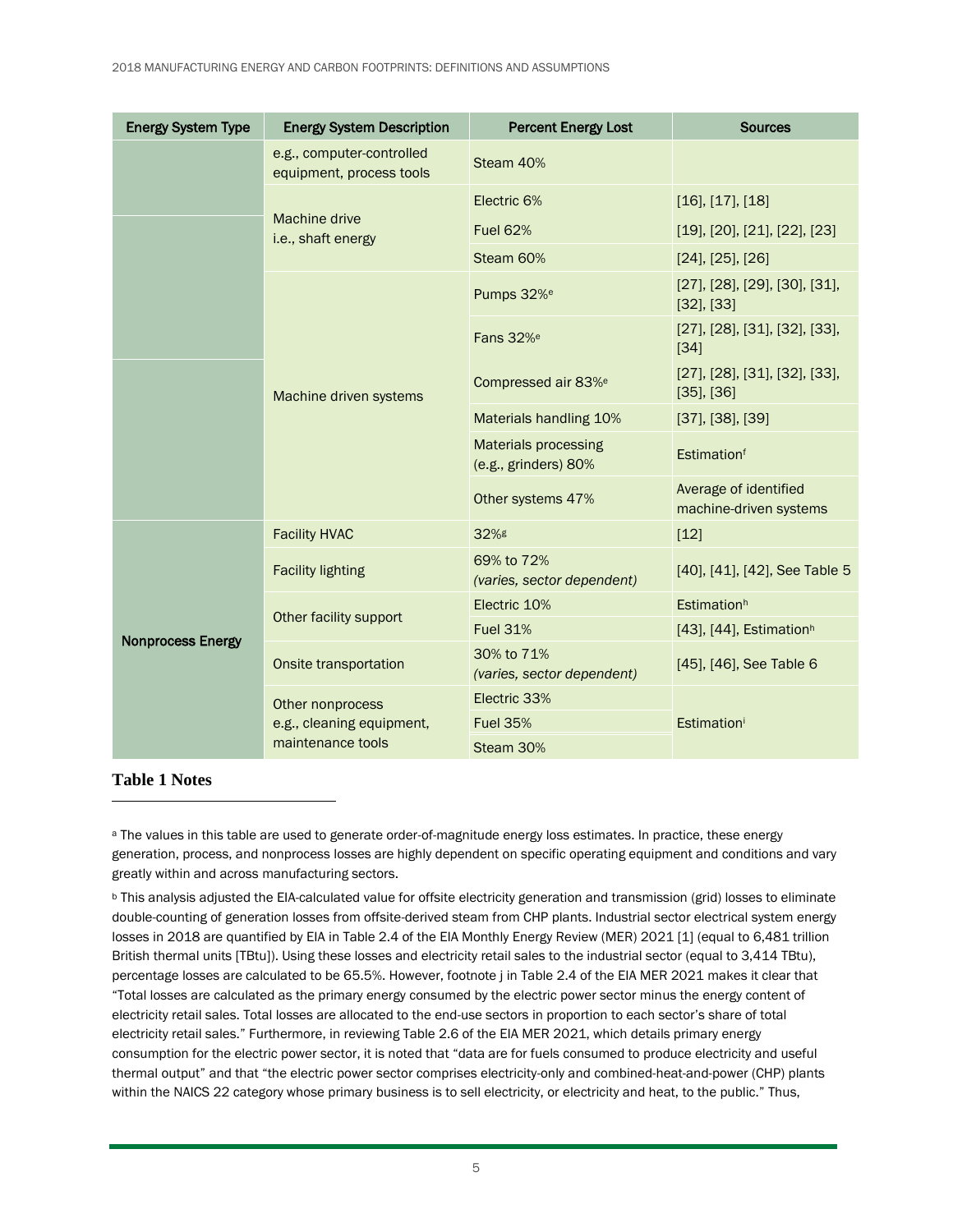energy for any offsite derived steam from certain CHP facilities is inherently already included in the electricity loss data (meaning that without adjustment, any generation losses for this CHP-derived steam would double-count losses). The double-counting of these losses is eliminated by relying on data from EIA MER 2021 Table 2.4 [1] and EIA Electric Power Annual 2021 Tables 3.24 and 3.26 [2]. As a result, generation and transmission losses are adjusted from 65.5% to 64.6%.

<sup>c</sup> An autonomous energy efficiency improvement factor is being used to take into account process cooling system energy efficiency improvements in the years since the release of the 2010 Manufacturing Energy Footprints. Losses in 2010 are 35% according to [12], while losses in each subsequent year are diminished to 99% of preceding year.

<sup>d</sup> Loss assumptions for electric, fuel, and steam other process energy were estimated after an extensive literature search and discussions with EIA staff and manufacturing process experts. EIA/MECS does not define specific other process end uses, so representative examples of other processes were first identified by examining the sectors with the largest consumption of other process energy in the MECS data; loss factors associated with these examples were then estimated.

<sup>e</sup> Leveraging available data, loss assumptions for pumps, fans and compressed air motor systems were adjusted to take into account market penetration of various drive technologies, along with typical system degradation losses since 2010. The prior loss assumptions for pumps, fans, and compressed air motor systems used in the 2014 Footprints were, respectively, 39%, 39%, and 84%.

<sup>f</sup> The loss assumption for materials processing was estimated after an extensive literature search and discussions with EIA staff and manufacturing sector experts. Representative examples of materials processing end uses were first identified and loss factors associated with these examples were then estimated.

<sup>g</sup> An autonomous energy efficiency improvement factor is being used to take into account HVAC system energy efficiency improvements in the years since the release of the 2010 Manufacturing Energy Footprints. Losses in 2010 are 35% according to [12], while losses in each subsequent year are diminished to 99% of preceding year.

h Loss assumptions for electric and fuel other facility support energy were estimated after an extensive literature search and discussions with EIA staff and manufacturing sector experts. EIA/MECS does not define specific other facility support end uses, so representative examples of other facility support end uses were first identified by examining the sectors with the largest consumption of other facility support energy in the MECS data; loss factors associated with these examples were then estimated.

<sup>i</sup> Loss assumptions for fuel and steam nonprocess energy were estimated after an extensive literature search and discussions with EIA staff and manufacturing sector experts. EIA/MECS does not define specific other nonprocess end uses, so representative examples of other nonprocesses were first identified by examining the sectors with the largest consumption of other nonprocess energy in the MECS data; loss factors associated with these examples were then estimated. Because electricity is a minor energy source for nonprocesses, the loss factor is assumed as the average of fuel and steam.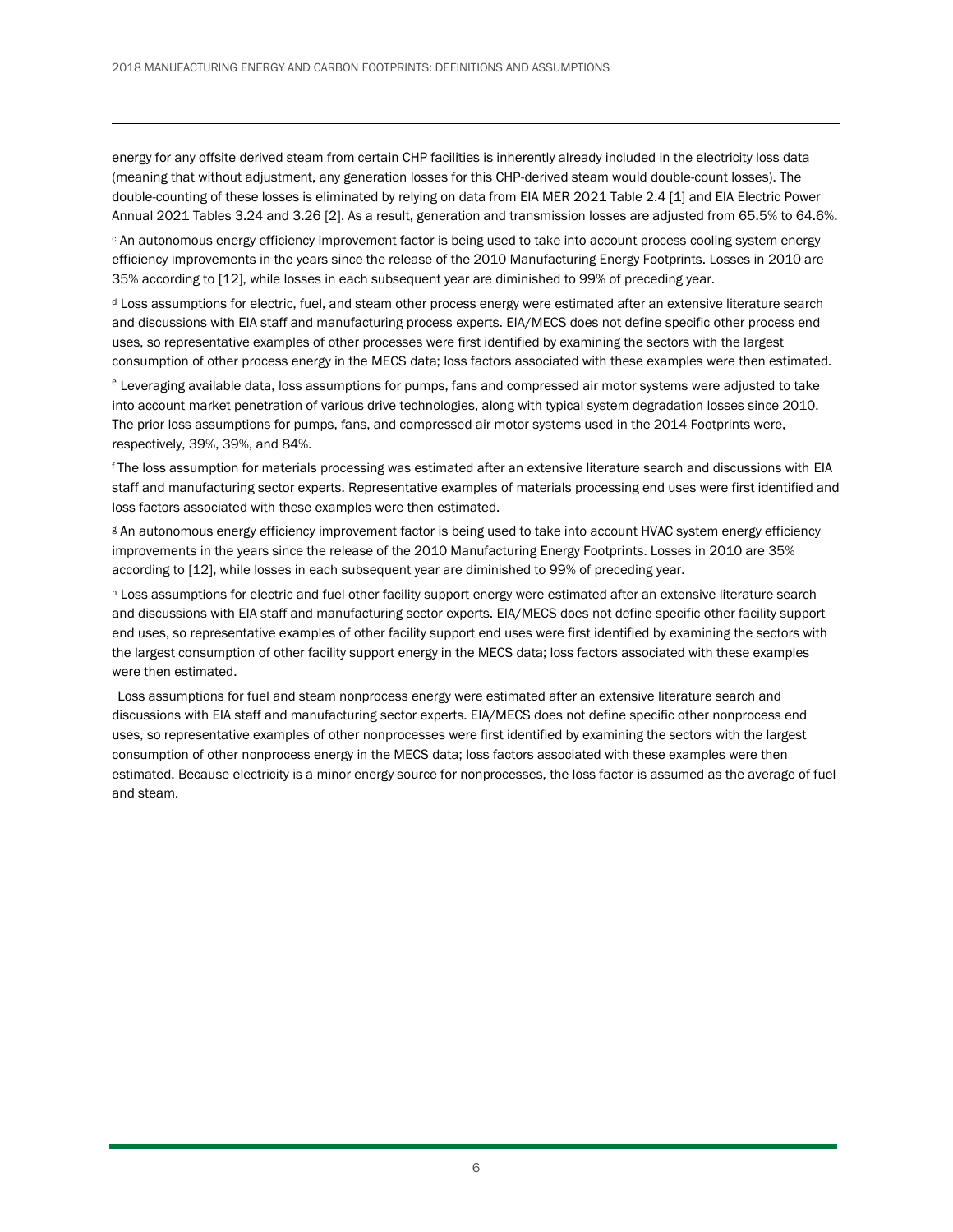<span id="page-6-0"></span>

| Sector                                           | <b>Conventional Boiler Efficiency</b> |
|--------------------------------------------------|---------------------------------------|
| Alumina and Aluminum                             | 89%                                   |
| Cement                                           | 80%                                   |
| <b>Chemicals</b>                                 | 82%                                   |
| Computers, Electronics, and Electrical Equipment | 81%                                   |
| <b>Fabricated Metals</b>                         | 85%                                   |
| Food and Beverage                                | 78%                                   |
| <b>Forest Products</b>                           | 75%                                   |
| <b>Foundries</b>                                 | 80%                                   |
| <b>Glass and Glass Products</b>                  | 80%                                   |
| Iron and Steel                                   | 81%                                   |
| Machinery                                        | 85%                                   |
| Petroleum Refining                               | 80%                                   |
| <b>Plastics and Rubber Products</b>              | 84%                                   |
| <b>Textiles</b>                                  | 81%                                   |
| <b>Transportation Equipment</b>                  | 81%                                   |
| All Manufacturing (weighted average)             | 80%                                   |

#### Table 2. Conventional Boiler Efficiency by Sector

Approach/Sources: In practice, the efficiency of a fuel-consuming boiler can be as low as 55-60%, or as high as 90%. Electric boilers can have efficiencies approaching 100%. The age of the boiler, boiler size, maintenance practices, and fuel type are all important considerations when determining efficiency. Sector specific boiler efficiencies are not readily available through literature search. As a result, an analysis was conducted in 2021 to estimate boiler efficiencies by fuel type for the footprint sectors. The breakdown of conventional boiler fuel use by sector is provided by 2018 EIA MECS and is adjusted to be consistent with the overall footprint methodology. Boiler efficiency is known to vary by fuel type (along with other variables such as thermal recovery and combustion control, which are not detailed here). Two sources were consulted in determining boiler fuel type efficiency: 1) Energy Information Administration, 2020 Model Documentation Report: Industrial Demand Module of the National Energy Modeling System [6] – determined to be representative of small to medium sized plants, and 2) field data collected by industrial efficiency consultant Greg Harrell, Ph.D., P.E., Milligan University – determined to be representative of larger plants. Through consultation with Bob Bessette/President, Council of Industrial Boiler Operators and Thomas Wenning/Program Manager, Oak Ridge National Laboratory, an approximation of small to medium versus large facilities was determined in estimating boiler efficiency by sector. For the small portion of boiler input energy that is electrical (2% of boiler fuel for All Manufacturing in 2018) an efficiency of 98% is assumed [47]. The results of this approach are shown in the table above. The subsectors included in the expanded scope of the 2018 analysis were assumed to have the same conventional boiler efficiency as its three-digit NAICS code sector. These include aerospace product and parts (NAICS 336), automobile and light duty motor vehicle (NAICS 336), petrochemicals (NAICS 325), plastics material and resins (NAICS 325), and semiconductors (NAICS 334).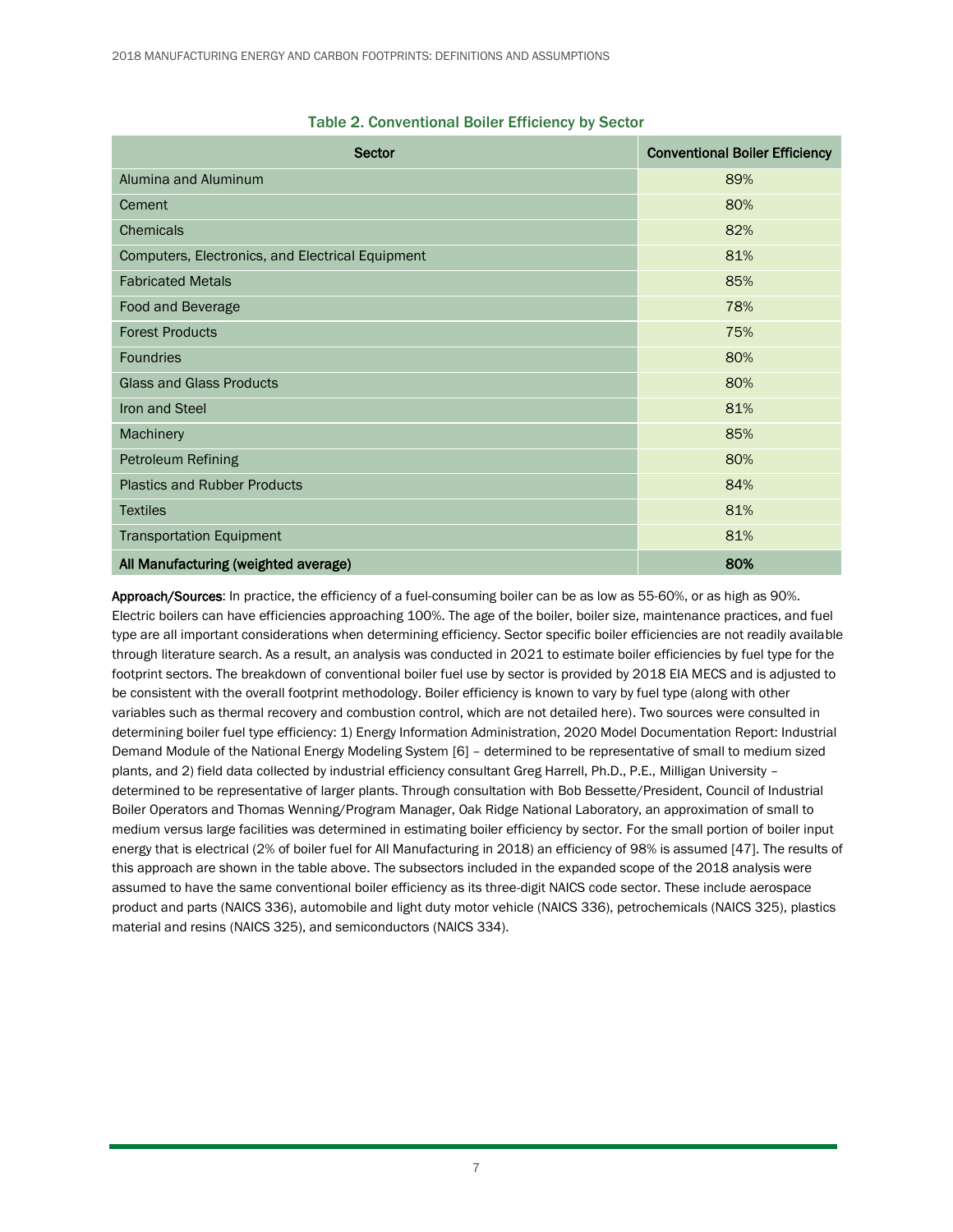<span id="page-7-0"></span>

| Sector                                                                                 | <b>CHP/Cogeneration</b><br><b>Efficiency</b> |  |
|----------------------------------------------------------------------------------------|----------------------------------------------|--|
| Chemicals                                                                              | 74%                                          |  |
| Food and Beverage                                                                      | 82%                                          |  |
| <b>Forest Products</b>                                                                 | 74%                                          |  |
| Iron and Steel                                                                         | 80%                                          |  |
| Petroleum Refining                                                                     | 75%                                          |  |
| All Manufacturing (weighted average)                                                   | 75%                                          |  |
| <b>All Manufacturing</b>                                                               |                                              |  |
| used for the following sectors where there is insufficient data:                       |                                              |  |
| Alumina and Aluminum; Cement; Computers, Electronics, and Electrical Equipment;        | 75%                                          |  |
| Fabricated Metals: Foundries: Glass and Glass Products: Machinery: Plastics and Rubber |                                              |  |
| <b>Products, Textiles: Transportation Equipment</b>                                    |                                              |  |

#### Table 3. CHP/Cogeneration Efficiency by Sector

Approach/Sources: Sector-specific CHP output components and efficiencies were estimated by adjusting reported data from two separate EIA surveys. For each individual sector and all manufacturing, total CHP fuel consumption and electricity generated in 2018 are provided in [7] by fuel and prime mover. For steam turbine CHP systems (which consume a majority of the CHP input fuel in manufacturing), the values from [7] were used for electricity production and steam output was determined by using the electricity output and the boiler efficiencies by fuel type estimated for the analysis described in [Table 2.](#page-6-0) For other CHP systems, efficiency estimates were derived from estimates provided in [8]. In both cases, steam efficiency was adjusted to account for actual electric output reported in [7] and used to determine steam generated and overall efficiency. While the All Manufacturing CHP efficiency average value determined through this analysis based on [7] is used for sectors where there is insufficient data, a weighted average using the efficiencies estimated and the actual MECSbased CHP energy input and electricity output was determined for the All Manufacturing CHP efficiency in order to balance the footprint. The subsectors included in the expanded scope of the 2018 analysis were assumed to have the same CHP/cogeneration efficiency as its three-digit NAICS code sector. These include aerospace product and parts (NAICS 336), automobile and light duty motor vehicle (NAICS 336), petrochemicals (NAICS 325), plastics material and resins (NAICS 325), and semiconductors (NAICS 334). Other sources: [6]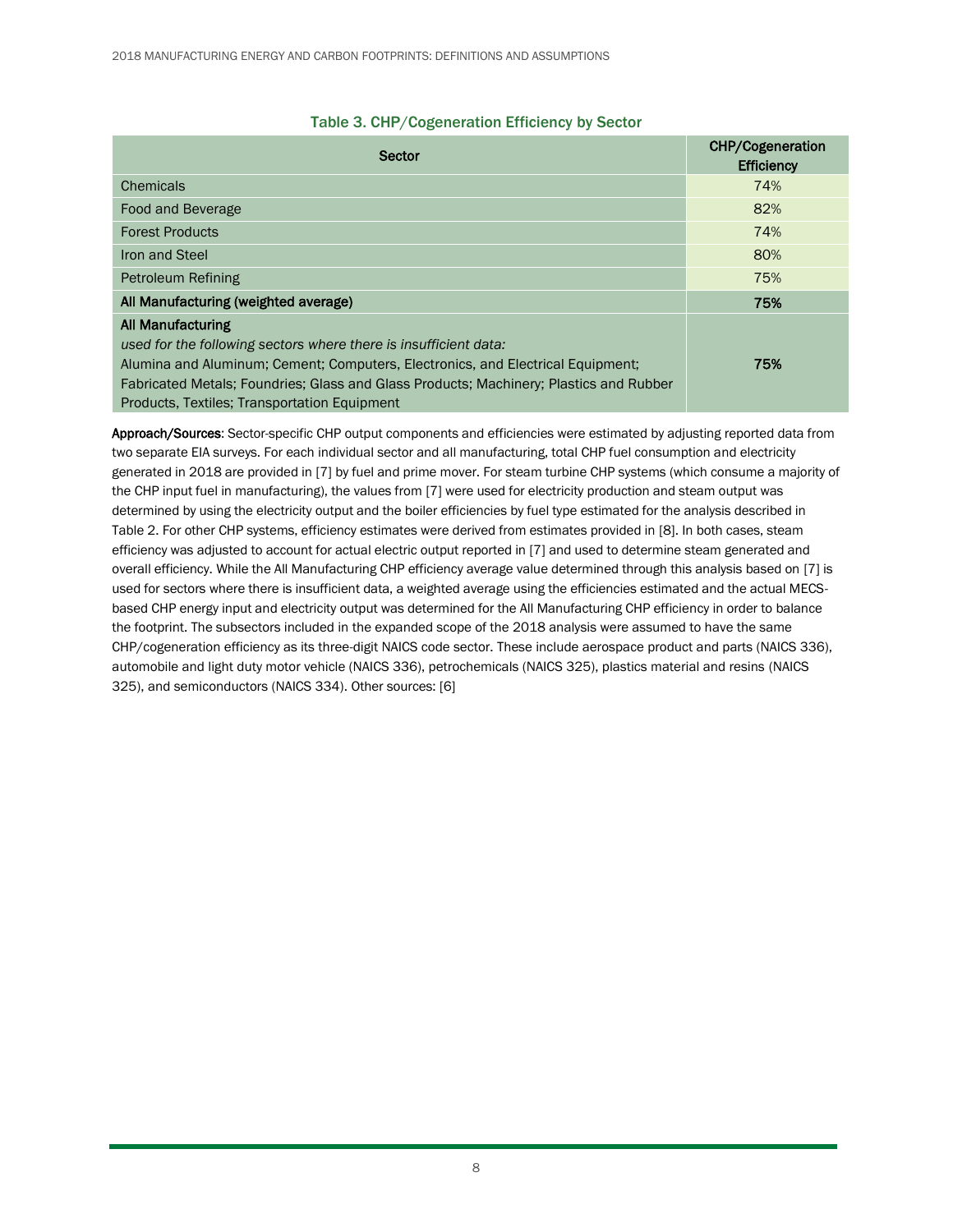<span id="page-8-0"></span>

| <b>Sector</b>                                    | <b>Percent of Process</b><br><b>Heating Energy Lost</b> |
|--------------------------------------------------|---------------------------------------------------------|
| Alumina and Aluminum                             | 45%                                                     |
| Cement                                           | 46%                                                     |
| <b>Chemicals</b>                                 | 24%                                                     |
| Computers, Electronics, and Electrical Equipment | 34%                                                     |
| <b>Fabricated Metals</b>                         | 34%                                                     |
| Food and Beverage                                | 55%                                                     |
| <b>Forest Products</b>                           | 60%                                                     |
| Foundries                                        | 51%                                                     |
| <b>Glass</b>                                     | 58%                                                     |
| Iron and Steel                                   | 45%                                                     |
| Machinery                                        | 34%                                                     |
| Petroleum Refinery                               | 17%                                                     |
| <b>Plastics and Rubber Products</b>              | 23%                                                     |
| <b>Textiles</b>                                  | 59%                                                     |
| <b>Transportation Equipment</b>                  | 45%                                                     |
| All Manufacturing (weighted average)             | 33%                                                     |

#### Table 4. Process Heating Loss Assumptions by Sector

Approach/Sources: A Manufacturing Process Heating Energy Loss Working Group was formed in June 2021 to estimate energy losses from key process heating equipment for the footprints sectors. Process heating energy loss, as defined in the energy footprint, is not a value that is readily available through literature search. As a result, the working group was formed to contribute to this important piece of the footprint analysis effort. Available plant assessment results and relevant industrial studies were all considered in estimating process heating energy loss by manufacturing sector and subsector, shown in this table. All Manufacturing process heating energy loss was determined by taking a weighted average of sector-specific process heating loss and MECS-based energy input. The subsectors included in the expanded scope of the 2018 analysis were assumed to have the same process heating energy loss as its three-digit NAICS code sector. These include aerospace product and parts (NAICS 336), automobile and light duty motor vehicle (NAICS 336), petrochemicals (NAICS 325), plastics material and resins (NAICS 325), and semiconductors (NAICS 334).

References used by the Process Heating Energy Loss Working Group: [14], [28], [48], [49], [50], [51], [52], [53], [54], [55], [56], [57], [58], [59], [60], [61], [62], [63], [64], [65], [66], [67], [68], [69], [70], [71], [72], [73], [74], [75], [76], [77], [78], [79], [80], [81], [82], [83], [84], [85], [86], [87], [88], [89], [90], [91]

<span id="page-8-1"></span>

| Sector                                                                                                                                 | <b>Percent of Facility Lighting</b><br><b>Energy Lost</b> |
|----------------------------------------------------------------------------------------------------------------------------------------|-----------------------------------------------------------|
| Alumina and Aluminum; Cement; Computers, Electronics, and Electrical Equipment;<br>Foundries: Glass and Glass Products; Iron and Steel | 69%                                                       |
| Fabricated Metals; Food and Beverage; Forest Products; Machinery; Petroleum<br>Refining: Plastics and Rubber Products: Textiles        | 70%                                                       |
| <b>Transportation Equipment</b>                                                                                                        | 71%                                                       |
| Chemicals                                                                                                                              | 72%                                                       |
| <b>All Manufacturing</b>                                                                                                               | 70%                                                       |

#### Table 5. Facility Lighting Loss Assumptions by Sector

Approach/Sources: Efficiency was determined in each individual manufacturing sector by considering the mix of lighting sources (with associated efficacies) in each sector, as detailed in [40] and [42]. Efficiency is calculated by dividing the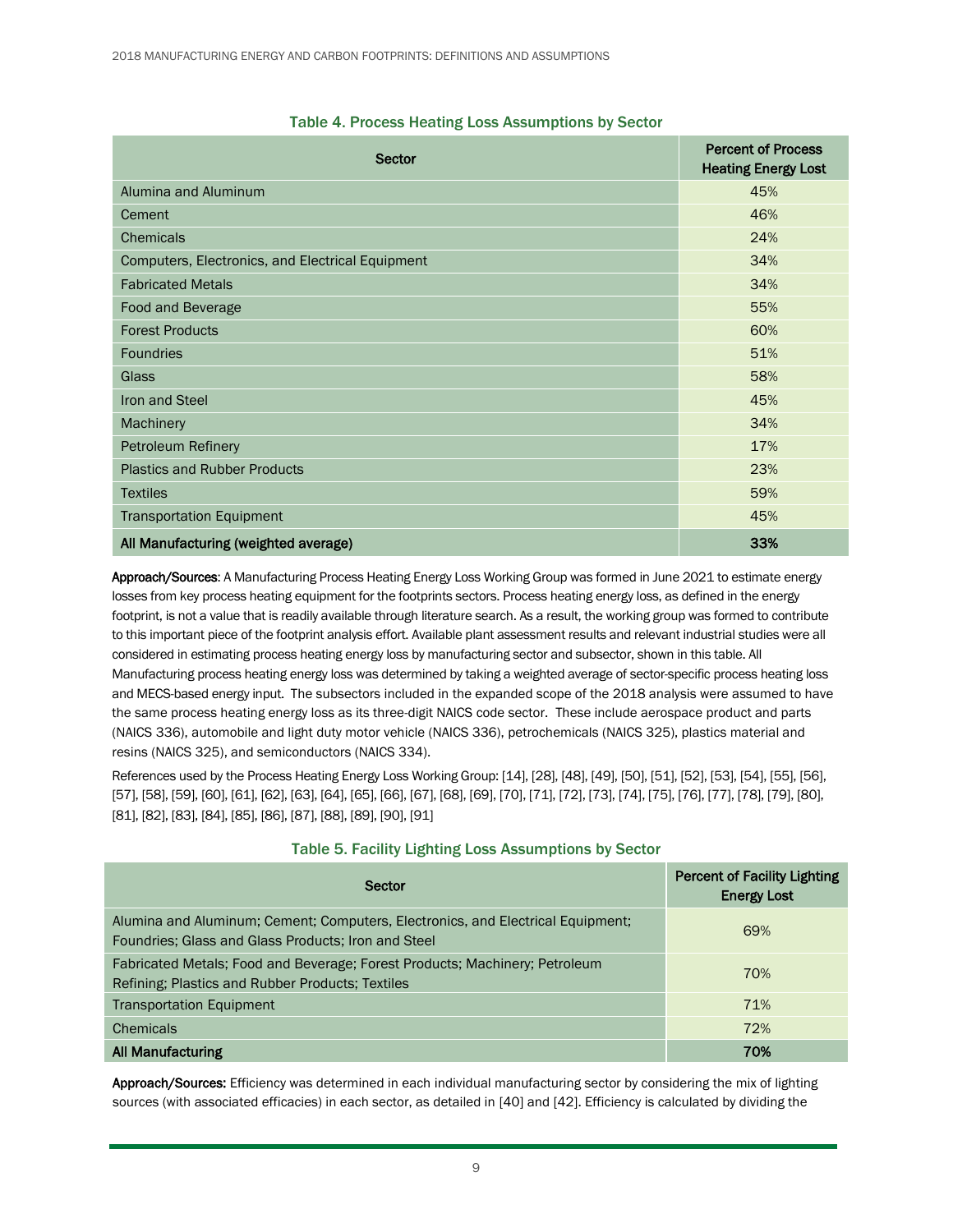sector-specific efficacy by the maximum practical lighting efficacy for the most efficient lighting technology in use today. LED lighting, with maximum practical lighting efficacy estimated to be equal to 300 lumens/watt according to [41], is used to calculate efficiency. The subsectors included in the expanded scope of the 2018 analysis were assumed to have the same facility lighting loss as its three-digit NAICS code sector. These include aerospace product and parts (NAICS 336), automobile and light duty motor vehicle (NAICS 336), petrochemicals (NAICS 325), plastics material and resins (NAICS 325), and semiconductors (NAICS 334).

<span id="page-9-0"></span>

| Sector                                           | <b>Percent of Facility Onsite</b><br><b>Transportation Energy Lost</b> |
|--------------------------------------------------|------------------------------------------------------------------------|
| Alumina and Aluminum                             | 60%                                                                    |
| Cement                                           | 58%                                                                    |
| <b>Chemicals</b>                                 | 52%                                                                    |
| Computers, Electronics, and Electrical Equipment | 70%                                                                    |
| <b>Fabricated Metals</b>                         | 51%                                                                    |
| Food and Beverage                                | 30%                                                                    |
| <b>Forest Products</b>                           | 59%                                                                    |
| <b>Foundries</b>                                 | 71%                                                                    |
| Glass and Glass Products*                        | N/A                                                                    |
| <b>Iron and Steel</b>                            | 58%                                                                    |
| Machinery                                        | 42%                                                                    |
| <b>Petroleum Refining</b>                        | 58%                                                                    |
| <b>Plastics and Rubber Products</b>              | 38%                                                                    |
| Textiles*                                        | N/A                                                                    |
| <b>Transportation Equipment</b>                  | 42%                                                                    |
| All Manufacturing                                | 51%                                                                    |

|  | Table 6. Onsite Transportation Loss Assumptions by Sector |  |  |  |
|--|-----------------------------------------------------------|--|--|--|
|--|-----------------------------------------------------------|--|--|--|

Approach/Sources: Efficiency was determined in each individual manufacturing sector by considering the mix of fuels from MECS 2018 data used for onsite transportation (with associated efficiencies). Diesel fuel losses are assumed to be 58% based on [45]. Hydrocarbon gas liquids (HGL, lifting), HGL (propulsion), natural gas, and electric (forklift) losses are assumed to be, respectively, 72%, 70%, 72%, and 5% based on [46].

The subsectors included in the expanded scope of the 2018 analysis were assumed to have the same onsite transportation energy loss as its three-digit NAICS code sector. These include aerospace product and parts (NAICS 336), automobile and light duty motor vehicle (NAICS 336), petrochemicals (NAICS 325), plastics material and resins (NAICS 325), and semiconductors (NAICS 334).

\* No onsite transportation energy consumption was reported by MECS in these sectors.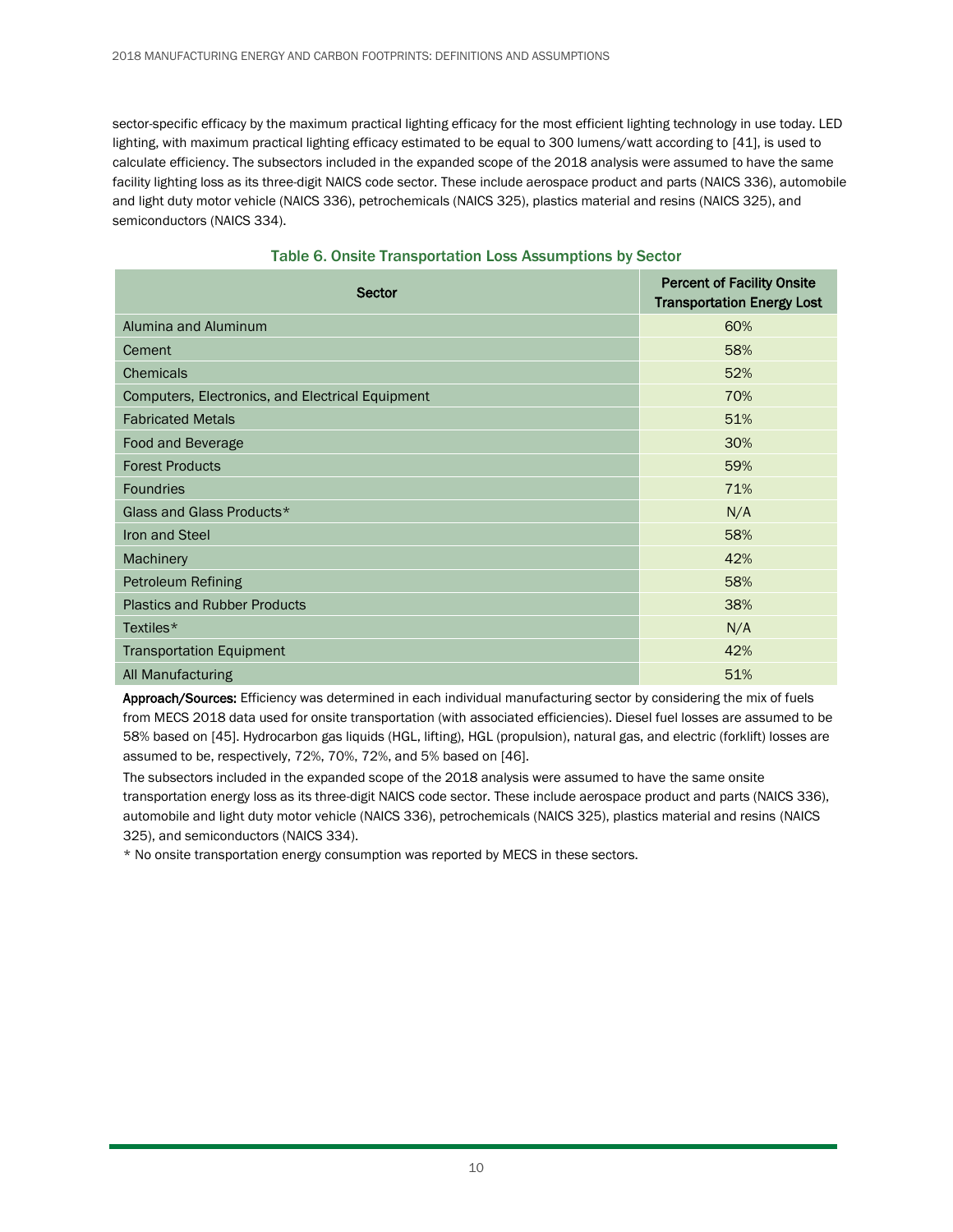|                                                            | <b>Steam End Use</b>             |                                |                                                       |                                     |                                |                                                  |  |
|------------------------------------------------------------|----------------------------------|--------------------------------|-------------------------------------------------------|-------------------------------------|--------------------------------|--------------------------------------------------|--|
| <b>Sector</b>                                              | <b>Process</b><br><b>Heating</b> | <b>Machine</b><br><b>Drive</b> | <b>Process</b><br><b>Cooling and</b><br>Refrigeration | <b>Other Process</b><br><b>Uses</b> | <b>Facility</b><br><b>HVAC</b> | <b>Other</b><br><b>Nonprocess</b><br><b>Uses</b> |  |
| Alumina and Aluminum                                       | 31%                              | 13%                            | 0%                                                    | 27%                                 | 21%                            | 7%                                               |  |
| Cement                                                     | 45%                              | 6%                             | 1%                                                    | 16%                                 | 27%                            | 6%                                               |  |
| <b>Chemicals</b>                                           | 67%                              | 10%                            | 3%                                                    | 8%                                  | 9%                             | 4%                                               |  |
| Computers, Electronics, and<br><b>Electrical Equipment</b> | 16%                              | 0%                             | 1%                                                    | 7%                                  | 73%                            | 4%                                               |  |
| <b>Fabricated Metals</b>                                   | 35%                              | 1%                             | 1%                                                    | 16%                                 | 46%                            | 2%                                               |  |
| Food and Beverage                                          | 69%                              | 4%                             | 5%                                                    | 8%                                  | 10%                            | 3%                                               |  |
| <b>Forest Products</b>                                     | 70%                              | 9%                             | 2%                                                    | 5%                                  | 9%                             | 4%                                               |  |
| <b>Foundries</b>                                           | 13%                              | 15%                            | 0%                                                    | 9%                                  | 60%                            | 3%                                               |  |
| <b>Glass and Glass Products</b>                            | 5%                               | 5%                             | 0%                                                    | 22%                                 | 63%                            | 5%                                               |  |
| Iron and Steel                                             | 46%                              | 7%                             | 0%                                                    | 8%                                  | 38%                            | 1%                                               |  |
| Machinery                                                  | 24%                              | 29%                            | 1%                                                    | 7%                                  | 37%                            | 1%                                               |  |
| Petroleum Refining                                         | 66%                              | 16%                            | 2%                                                    | 10%                                 | 4%                             | 2%                                               |  |
| <b>Plastics and Rubber</b><br><b>Products</b>              | 71%                              | 1%                             | 0%                                                    | 7%                                  | 18%                            | 3%                                               |  |
| <b>Textiles</b>                                            | 63%                              | 2%                             | 2%                                                    | 10%                                 | 21%                            | 2%                                               |  |
| <b>Transportation Equipment</b>                            | 27%                              | 2%                             | 7%                                                    | 9%                                  | 53%                            | 2%                                               |  |
| <b>All Manufacturing</b>                                   | 66%                              | 10%                            | 3%                                                    | 8%                                  | 10%                            | 3%                                               |  |

#### Table 7. Steam Distribution to End Uses by Sector

Approach/Sources: A Manufacturing Steam End Use Working Group was formed in 2011 to estimate the allocation of steam to process and nonprocess end uses across 15 manufacturing sectors. Comparative steam use by sector for the process and nonprocess end uses defined in the footprint is not a value that is readily available through literature search. As a result, the working group was formed to contribute to this important piece of the footprint analysis effort. The results from the working group were applied to determine steam allocation for the 2010, 2014, and 2018 footprints. The end use of steam for 15 manufacturing sectors was considered. The working group issued an industry survey to solicit industry expertise, and results from the survey were referenced in determining the final steam allocations by sector. Results from the peer review are shown in this table. Methodology details are available in Appendix E of the Manufacturing Energy Use and Loss and Emissions Analysis (October 2012), available for download here:

[https://energy.gov/eere/amo/downloads/us-manufacturing-energy-use-and-greenhouse-gas-emissions-analysis.](https://energy.gov/eere/amo/downloads/us-manufacturing-energy-use-and-greenhouse-gas-emissions-analysis)

The subsectors included in the expanded scope of the 2018 analysis were assumed to have the same steam allocation as its three-digit NAICS code sector. These include aerospace product and parts (NAICS 336), automobile and light duty motor vehicle (NAICS 336), petrochemicals (NAICS 325), plastics material and resins (NAICS 325), and semiconductors (NAICS 334).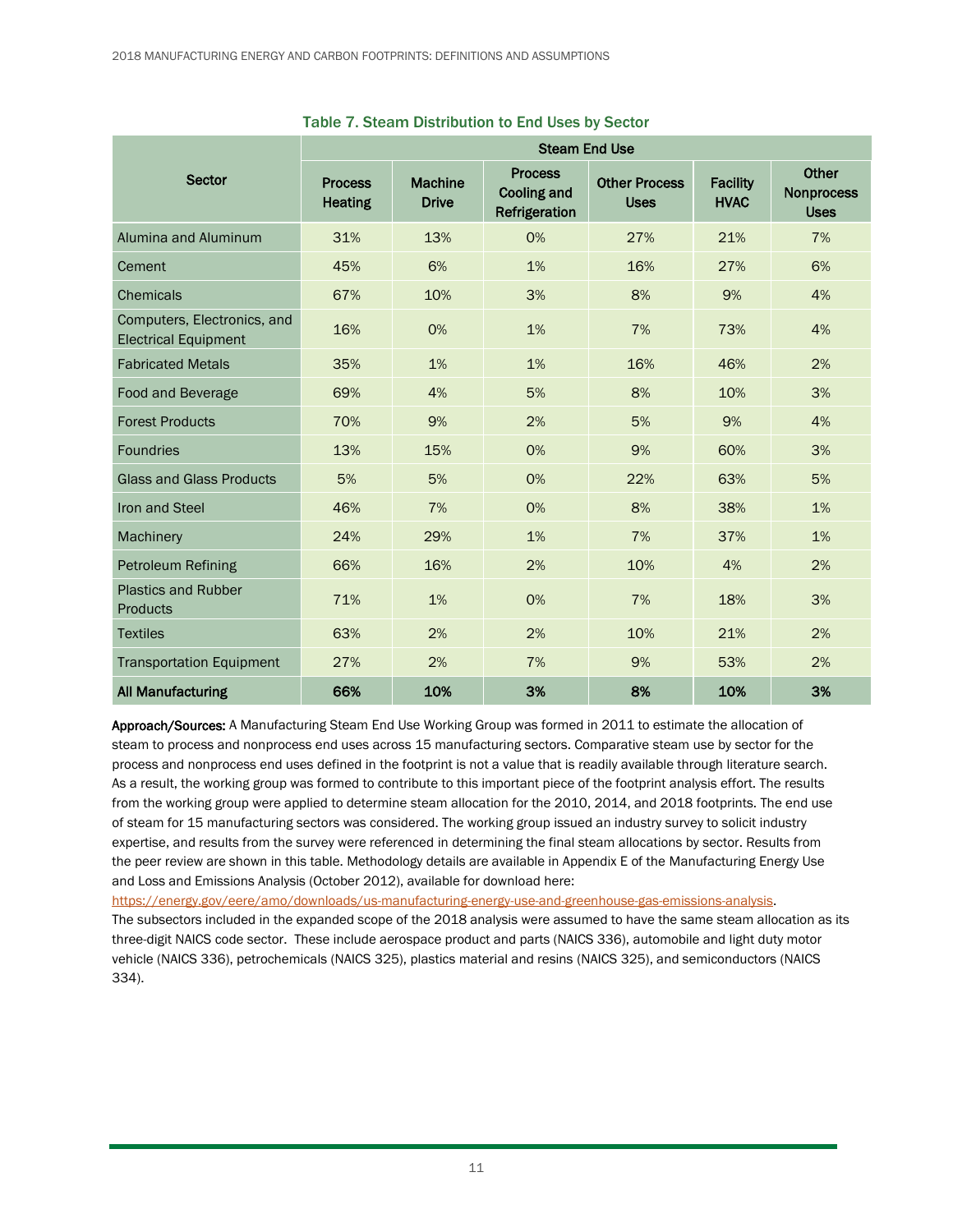# Adjustments to Blast Furnace Gas in the Iron and Steel **Sector**

MECS data reporting of Fuel Consumption includes numerous types of fuel including Coke and Breeze, and "Other" fuel, where the Other fuel category includes the sum of blast furnace gas/coke oven gas (BFG/COG). [MECS methodology](https://www.eia.gov/consumption/manufacturing/data/2014/index.php?view=methodology_2014#duplicationinfueluse) acknowledges that these reported values involve some double counting, since they consider that the reported fuels are completely consumed and are not transformed to other energy sources later. EIA also notes that they assume (based on their research) that blast furnace gas is produced in the blast furnace from the input fuel use of coke. As a result, they suggest adjusting the fuel use of coke downward by the heat content of the blast furnace gas consumed (which is reported by AISI in the Annual Statistical Report) in order to account for the double counting. In other words, because the BFG (later used as fuel onsite) is produced from the coke fuel input, counting both the total value of coke and BFG would be double counting; the energy (heat content) of the BFG used as fuel reported in the MECS is produced as a result of the coke fuel input to the blast furnace, so the amount of energy of the coke used to produce BFG should not be accounted in addition to the amount of energy of the BFG. Thus, to eliminate double counting, the consumption of Coke and Breeze is adjusted downward by the heat content of the BFG.

#### **Full MECS Methodology note on [Duplication in Fuel Use of Coal Coke and Blast Furnace Gas in the](https://www.eia.gov/consumption/manufacturing/data/2014/index.php?view=methodology_2014#duplicationinfueluse) [Iron and Steel Industry](https://www.eia.gov/consumption/manufacturing/data/2014/index.php?view=methodology_2014#duplicationinfueluse)**

"MECS analysts have assumed for purposes of estimation that all energy sources used for fuel are completely consumed in the process. That means that an energy source used as fuel will not be transformed into another substance that can later be used for fuel or nonfuel purposes. The assumption holds well enough in most cases even though waste substance that was not consumed in the heater or boiler may accumulate. In the case of a blast furnace used in the iron making process (NAICS 331111), the effect of not completely consuming the blast furnace fuel inputs may be a significant cause of duplication. Literature reviews and consultation have revealed that most of the formation of the blast furnace gas would arise from the input fuel use of coke. Other sources may contribute to the generation of blast furnace gas, but they appear to be minor compared with coke.

One possible solution to adjusting the MECS data so that the energy flows in NAICS 331111 appear reasonable is to adjust the fuel use of coal coke downward by the heat content of the blast furnace gas consumed in that industry. As implied in the preceding paragraph, this adjustment would be imperfect because not all of the blast furnace gas would necessarily arise from the incomplete combustion of coal coke. Another complication is that the MECS has historically published only a combined estimate for coke oven gas and blast furnace gas to meet publication requirements. However, the proportion of blast furnace gas in those combined estimates has been about two-thirds."

### Adjustments to CHP Fuel and Electricity Generation

For certain sectors, the values reported in MECS Tables 5.2/5.4 and Table 11.3 did not align for 2018. As shown in the [Table 8,](#page-12-0) Plastics, Fabricated Metals, and Automobile and Light Duty Motor Vehicles all have a 0% electricity output for CHP, while Aluminum has a 91% electricity output. Based on the analysis of EIA-923 data done for the CHP loss values for the Footprints, a value of around 16% is expected for these sectors (using the All Manufacturing average). EIA confirmed that if there is an estimate for CHP fuel consumption in Table 5.2, there should be an estimate for CHP electricity generation in Table 11.3.

The proposed and implemented solution for the sectors with 0% electricity output, Plastics, Fabricated Metals, Automobile and Light Duty Motor Vehicle, and the sector with excessive CHP electricity output, Aluminum, is to replace the Table 11.3 CHP electricity generation value with what is expected based on the analysis of EIA-923 data for 2018. Because the sectors involved do not have enough facility data in EIA-923 to determine a sector-specific CHP efficiency and electricity output value, the All Manufacturing average (75% CHP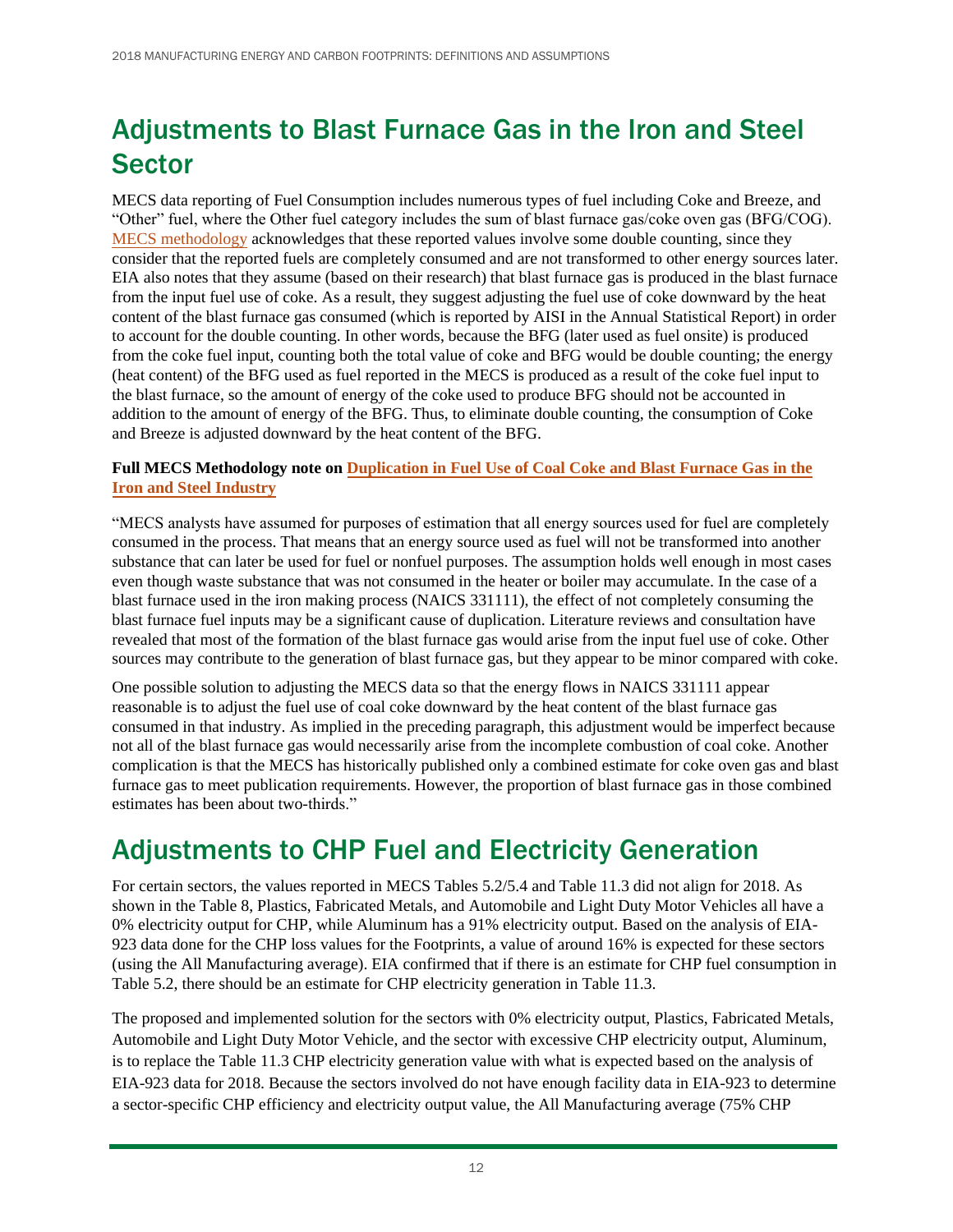efficiency; 16% electricity output) is used to calculate an adjusted CHP electricity generation value for 2018, summarized below.

| $\cdots$                                             |                   |                                                                          |                                                              |                                                             |                                                                                |  |  |
|------------------------------------------------------|-------------------|--------------------------------------------------------------------------|--------------------------------------------------------------|-------------------------------------------------------------|--------------------------------------------------------------------------------|--|--|
| Sector/Subsector                                     | <b>NAICS Code</b> | Table 5.2<br><b>Adjusted CHP</b><br><b>Fuel</b><br>Consumption<br>(TBtu) | Table 11.3 CHP<br><b>Electricity</b><br>Generation<br>(TBtu) | <b>Implied</b><br><b>Electricity</b><br>Output <sup>a</sup> | <b>Adjusted CHP</b><br><b>Electricity</b><br>Generation<br>(TBtu) <sup>b</sup> |  |  |
| <b>Plastics</b>                                      | 326               | 19.8                                                                     | $\circ$                                                      | $O\%$                                                       | 3                                                                              |  |  |
| Aluminum                                             | 3313              | 13.9                                                                     | 11.7                                                         | 91%                                                         | $\overline{2}$                                                                 |  |  |
| <b>Fabricated Metals</b>                             | 332               | 11.4                                                                     | $\circ$                                                      | 0%                                                          | $\overline{2}$                                                                 |  |  |
| Automobile and<br><b>Light Duty Motor</b><br>Vehicle | 33611             | 2.9                                                                      | 0.003                                                        | 0.1%                                                        | 0.5                                                                            |  |  |

#### <span id="page-12-0"></span>Table 8: CHP Fuel Consumption, Electricity Generation, and Adjusted Electricity Generation for Sectors with Data Inconsistencies

a Implied electricity output is calculated as:  $\frac{CHP\ Electronicity\ Generation}{CHP\ Fuel\ consumption}$ . Based on analysis of EIA-923 data for 2018, the average electricity output for all manufacturing is 16%.

 $b$  Adjusted CHP electricity generation is calculated as: CHP Fuel Consumption  $\times$  CHP Electricity Output. Based on analysis of EIA-923 data for 2018, the average electricity output for all manufacturing is 16%. These are the values that appear in the footprints.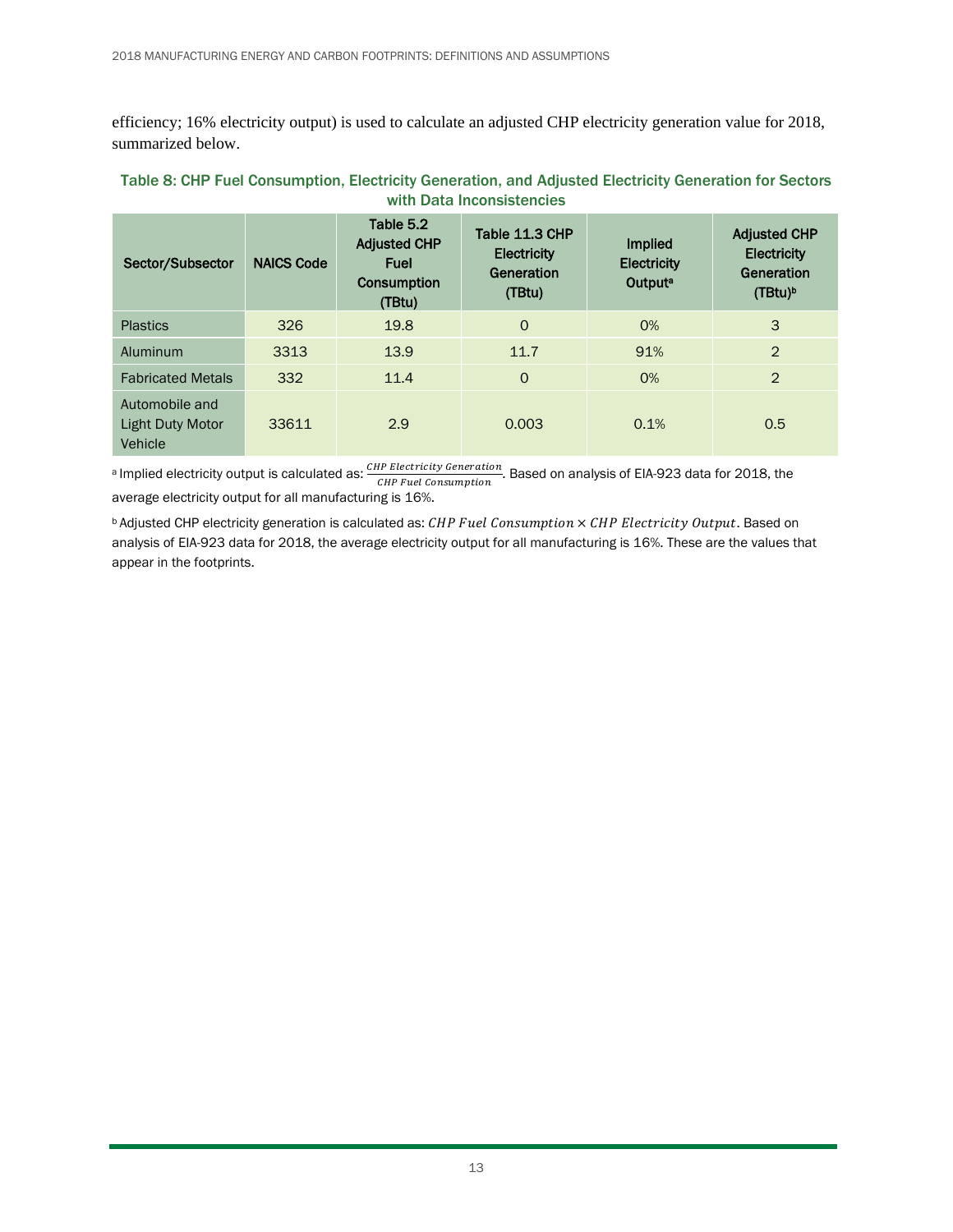# 2018 Carbon Footprint Analysis Definitions and Assumptions

**Carbon dioxide equivalent**  $(CO<sub>2</sub>e)$  **– A measure used to compare the emissions of various greenhouse gases,** such as  $CH_4$  and N<sub>2</sub>O, based upon their global warming potential  $(GWP)$ .<sup>1</sup> The functionally equivalent amount or concentration of  $CO_2$  serves as the reference.  $CO_2e$  is derived by multiplying the mass of the gas by its associated GWP, with units commonly expressed as million metric tons of carbon dioxide equivalent (MMT CO2e) [92].

**Greenhouse gas (GHG) combustion emissions –** For this analysis, the emissions considered from the fuel use of energy include carbon dioxide  $(CO_2)$ , methane  $(CH_4)$ , and nitrous oxide  $(N_2O)$ , as these are the greenhouse gases released during the combustion of fuel. As shown in [Table 9,](#page-14-0) the emission factors used were sourced primarily from the Environmental Protection Agency's (EPA) Mandatory Greenhouse Gas Reporting Rule and the EPA's *Inventory of U.S. Greenhouse Gas Emissions and Sinks* [93, 94]. Over 99% of the emissions from combustion are  $CO<sub>2</sub>$ . While CH<sub>4</sub> and N<sub>2</sub>O contribute only a small amount to total emissions, they were included in this analysis to best adhere to the EPA reporting rule.

**Offsite GHG combustion emissions –** The emissions released by the fuel use of energy (i.e., combustion) outside an industrial facility, but associated with energy later consumed by the facility. For example, a power plant generates electricity by burning coal as fuel. An industrial facility then purchases this electricity and consumes it at its facility. The offsite emissions associated with this electricity use are those that were released during the combustion of coal at the power plant while generating that electricity. Similarly, emissions are released during the generation of steam offsite. The offsite GHG combustion emissions in the footprints diagrams account for the sectors scope 2 emissions.

**Onsite GHG combustion emissions** – The emissions released by the fuel use of energy (i.e., combustion) within the industrial plant boundary. This fuel is used "indirectly," to generate steam and electricity for later use, and "directly," to power processes and supporting equipment. In the footprint diagram, the emissions from indirect end uses, namely onsite steam and power generation, are not distributed to the direct end uses of that energy. For example, process heating onsite emissions do not include the emissions released during onsite generation of steam used for process heating. GHG combustion emissions generated from onsite generation, process energy, and nonprocess energy contribute to the sector's scope 1 emissions.

Emissions from the combustion of blast furnace gas, coke, and coke oven gas are considered process emissions and are thus not considered combustion emissions, in accordance with EPA and Intergovernmental Panel on Climate Change (IPCC) guidelines. Also excluded are  $CO<sub>2</sub>$  emissions from biomass use.

**Process Emissions –** The emissions generated and emitted as byproducts of various non-energy-related industrial processes and not directly a result of energy consumed during the process. For example, raw materials can be chemically or physically transformed from one state to another. This transformation can result in the release of GHGs and would be consider a process emission. Process emissions data was sourced from

 $1$  GWP is a measure of how much a given mass of greenhouse gas is estimated to contribute to global warming. For this analysis, a 100-year time interval is used, with GWPs sourced from the Fourth Assessment Report from the Intergovernmental Panel on Climate Change (IPCC) [98]. The GWP-weighted emissions in the U.S. Inventory are presented in terms of CO2e emissions with units of teragrams (Tg) of carbon dioxide equivalent (Tg CO2e) [93]. Specifically, the GWPs used for CO<sub>2</sub>, CH<sub>4</sub>, and N<sub>2</sub>O are 1, 25, and 298 Tg CO<sub>2</sub>e [IPCC 2007] respectively [98].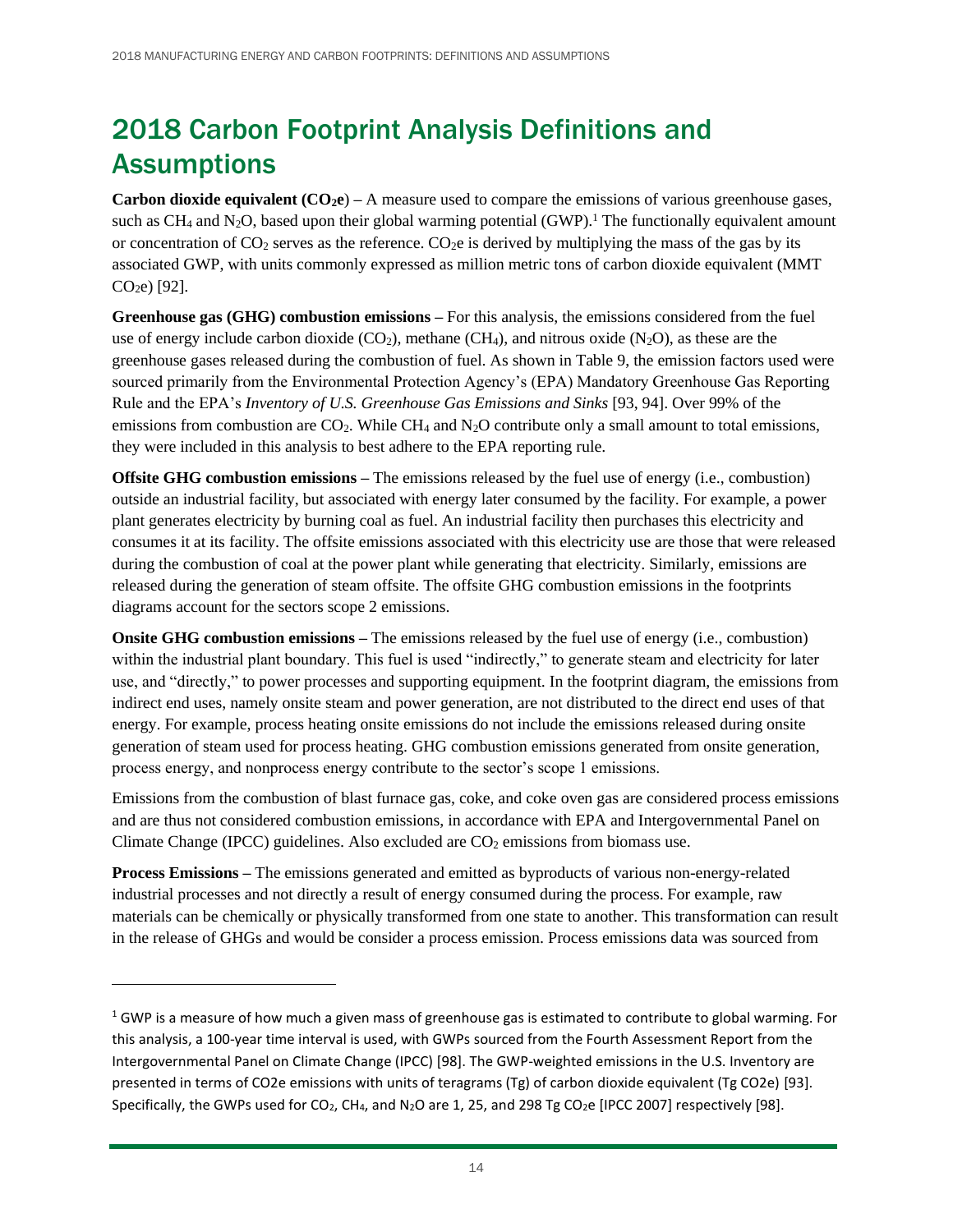EPA's *Inventory of U.S. Greenhouse Gas Emissions and Sinks, Chapter 4: Industrial Processes and Product Use Emissions*. <sup>2</sup> Process emissions generated from process energy contribute to the sector's scope 1 emissions.

**Total GHG emissions –** The sum of offsite and onsite GHG combustion emissions and process emissions.

| Fuel Type <sup>a</sup>                        | CO <sub>2</sub>     | CH <sub>4</sub> | N <sub>2</sub> O | <b>Total GHG</b> | Source   |
|-----------------------------------------------|---------------------|-----------------|------------------|------------------|----------|
| Agricultural Byproducts                       | 118.17 <sup>b</sup> | 0.80            | 1.25             | 2.05             | [94]     |
| Coal (Industrial Sector)                      | 94.67               | 0.28            | 0.48             | 95.43            | [94]     |
| Distillate Fuel Oil No. 2                     | 73.96               | 0.075           | 0.18             | 74.22            | [94]     |
| Electricity Generation (offsite) <sup>c</sup> | 132                 | 0.30            | 0.050            | 132.80           | [94, 95] |
| Kerosene                                      | 75.20               | 0.075           | 0.18             | 75.46            | [94]     |
| LPG (energy use)                              | 61.71               | 0.075           | 0.18             | 61.97            | [94]     |
| Natural Gas (pipeline weighted average)       | 53.06               | 0.025           | 0.030            | 53.12            | [94]     |
| Petroleum Coke                                | 102.41              | 0.075           | 0.18             | 102.67           | [94]     |
| Pulping Liquor/Black Liquor                   | 94.40 <sup>b</sup>  | 0.048           | 0.13             | 0.18             | [94]     |
| Residual Fuel Oil No. 6                       | 75.10               | 0.075           | 0.18             | 75.36            | [94]     |
| Steam Generation (offsite) <sup>c</sup>       | 71.71               | 0.035           | 0.0414           | 71.78            | [94, 96] |
| <b>Still Gas</b>                              | 66.72               | 0.075           | 0.18             | 66.98            | [94]     |
| Waste Oils, Tars, and Waste Materials         | 74.54               | 0.075           | 0.18             | 74.80            | [94]     |
| Wood and Wood Residuals                       | 93.80 <sup>b</sup>  | 0.18            | 1.07             | 1.25             | $[94]$   |

<span id="page-14-0"></span>Table 9. Fuel Combustion Emission Factors (kg CO<sub>2</sub>e per million British thermal units (MMBtu))

<sup>a</sup> Emissions from the combustion of blast furnace gas and coke oven gas are considered to be process emissions because the source of the carbon contained in these gases stems from coking coal and metallurgical coke that is already accounted for in non-combustion emissions. Emissions from the combustion of coke are also considered a process emission as well. Therefore, in accordance with EPA GHG inventory and IPCC guidelines, emissions from consumption of coal coke (i.e., identified as "coke and breeze" in EIA MECS data tables), blast furnace gas, and coke oven gas are not considered combustion emissions in this analysis.

 $b$  Only CH<sub>4</sub> and N<sub>2</sub>O emissions are considered from biomass fuels; CO<sub>2</sub> emissions from biomass fuel combustion (also known as biogenic CO<sub>2</sub>) are not included in the total GHG emission factor because the uptake of CO<sub>2</sub> during biomass growth results in zero net emissions over time.

<sup>c</sup> Factors adjusted to reflect losses in transmission.

 $2$  In accordance with EPA's emissions reporting for the petroleum refining sector, all emissions from hydrogen production plants located at refineries are allocated to the chemicals sector.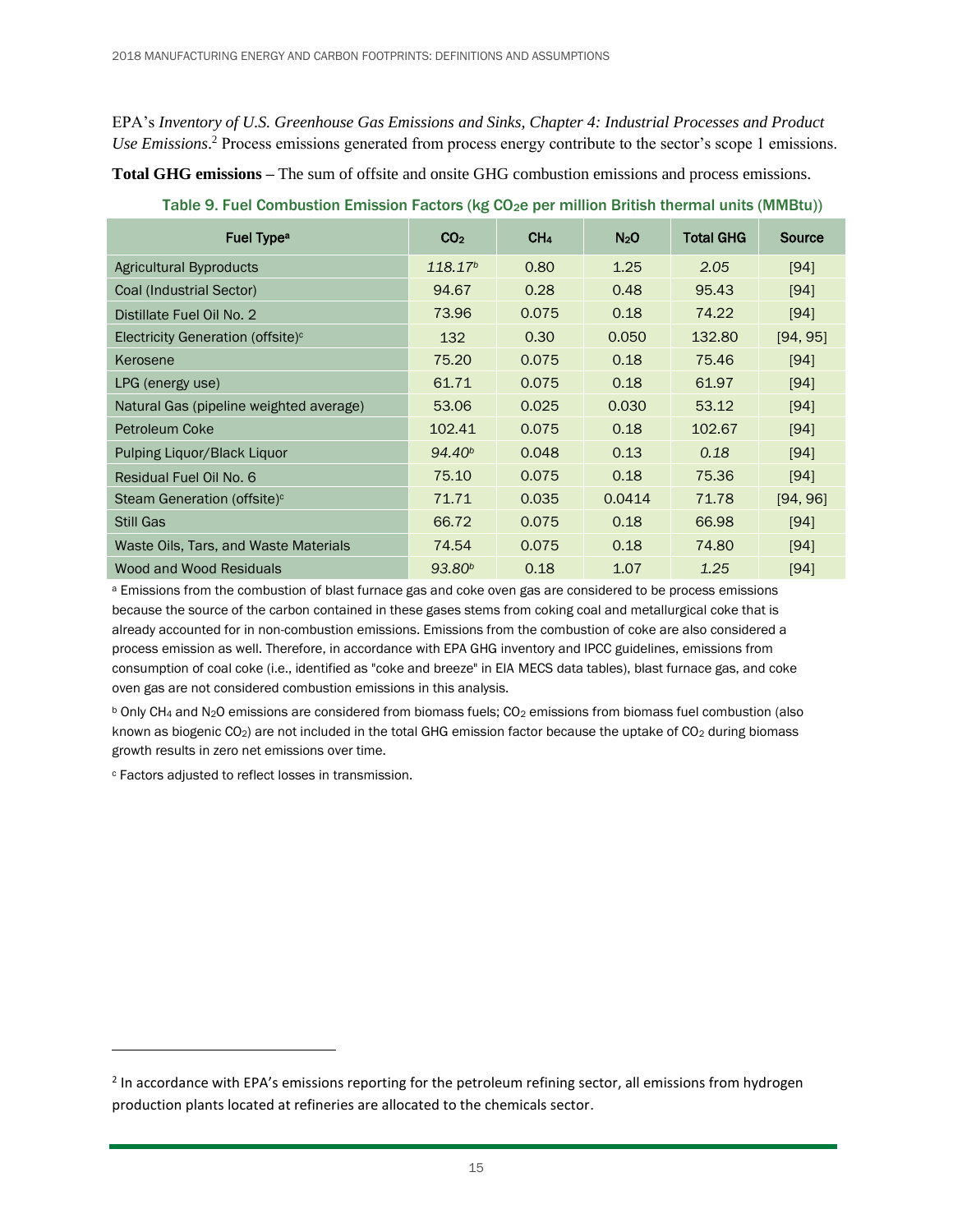### References

- [1] U.S. Energy Information Administration, "Monthly Energy Review," 26 August 2021. [Online]. Available: https://www.eia.gov/totalenergy/data/monthly/.
- [2] U.S. Energy Information Administration, "Electric Power Annual," 22 February 2021. [Online]. Available: https://www.eia.gov/electricity/annual/.
- [3] U.S. Environmental Protection Agency, "Greenhouse Gas Inventory Guidance Indirect Emissions from Purchased Electricity," December 2020. [Online]. Available: https://www.epa.gov/sites/default/files/2020-12/documents/electricityemissions.pdf.
- [4] U.S. Environmental Protection Agency, "ENERGY STAR Portfolio Manager Source Energy," October 2020. [Online]. Available: https://portfoliomanager.energystar.gov/pdf/reference/Source%20Energy.pdf?c8a6-69ad.
- [5] International Energy Agency, "Industrial Combustion Boilers," May 2010. [Online]. Available: https://iea-etsap.org/E-TechDS/PDF/I01-ind\_boilers-GS-AD-gct.pdf.
- [6] U.S. Energy Information Administration, "Model Documentation Report: Industrial Demand Module of the National Energy Modeling System," December 2020. [Online]. Available: https://www.eia.gov/outlooks/aeo/nems/documentation/industrial/pdf/m064(2020).pdf.
- [7] U.S. Energy Information Administration, "Electricity: Form EIA-923 Detailed Data," 2018. [Online]. Available: https://www.eia.gov/electricity/data/eia923/.
- [8] U.S. Environmental Protection Agency, "CHP Benefits," 2021. [Online]. Available: https://www.epa.gov/chp/chp-benefits.
- [9] Swagelok Energy Advisors, Inc., "Steam System Thermal Cycle Efficiency Part One Document No. 33," 2011. [Online]. Available: www.swagelok.com/Chicago/Services/Energy-Services/~/media/Distributor%20Media/C-G/Chicago/Services/ES%20- %20Thermal%20Cycle%20Efficiency\_BP\_33.ashx.
- [10] Sustainable Campus, "2016 Climate Neutral Campus Energy Alternatives Report," Cornell University , Ithaca, 2016.
- [11] Kamen Industrial Technologies, "Practical Perspectives on Optimizing Steam System Efficiency," 2013. [Online]. Available: https://ec.kamandirect.com/content/downloads/homepage/kaman\_steam\_whitepaper.pdf.
- [12] A. Bell, HVAC Equations, Data, and Rules of Thumb, 3rd Edition, McGraw Hill, 2015.
- [13] U.S. Department of Energy, Advanced Manufacturing Office, "Bandwidth Study on Energy Use and Potential Energy Saving Opportunities in U.S. Chemical Manufacturing," 2015. [Online]. Available: https://www.energy.gov/sites/prod/files/2015/08/f26/chemical\_bandwidth\_report.pdf.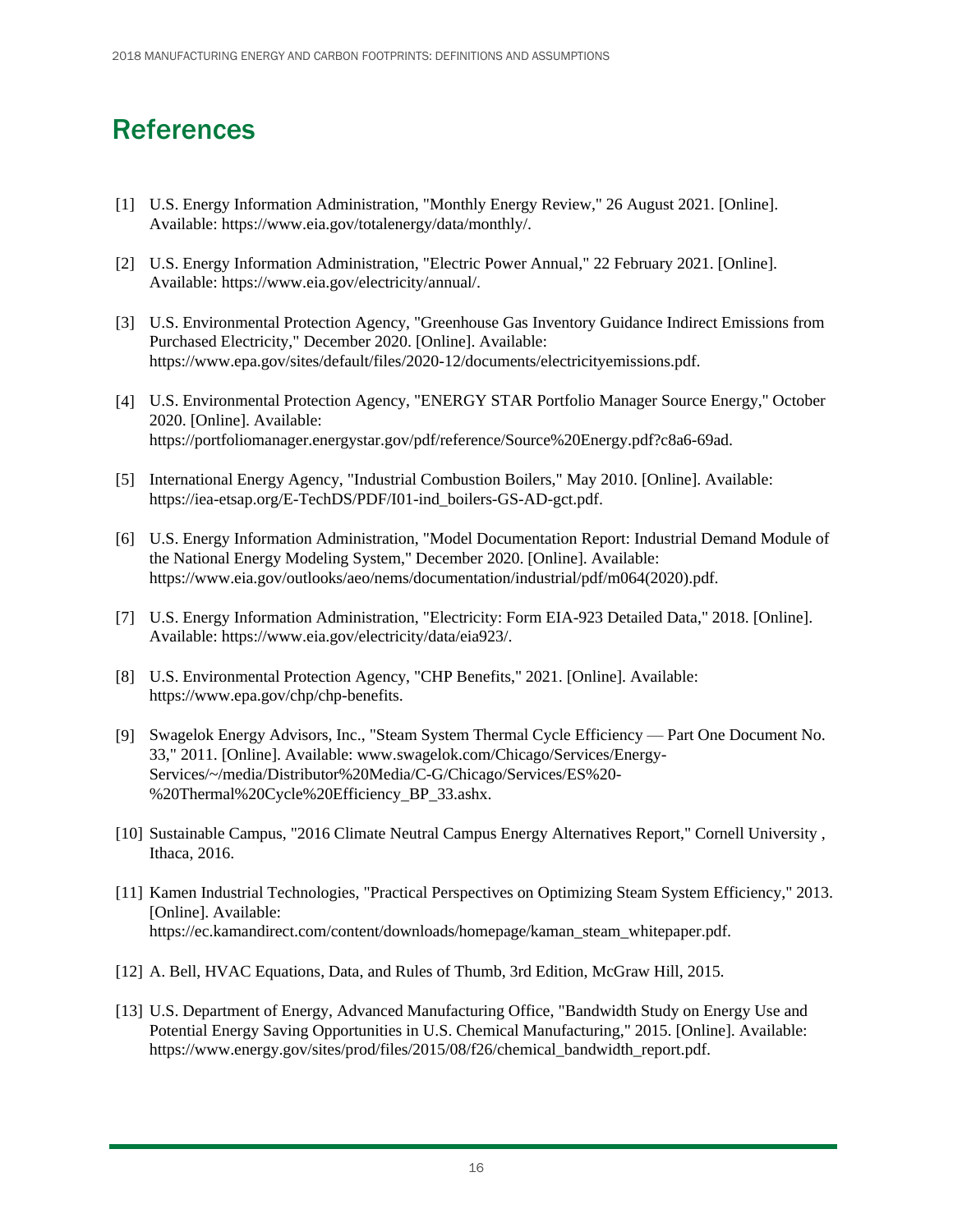- [14] U.S. Department of Energy, Advanced Manufacturing Office, "Bandwidth Study on Energy Use and Potential Energy Saving Opportunities in U.S. Aluminum Manufacturing," 2017. [Online]. Available: https://energy.gov/eere/amo/downloads/bandwidth-study-us-aluminum-manufacturing.
- [15] ARPA-e, "Reimagining Aluminum Manufacturing," 6 February 2017. [Online]. Available: https://arpae.energy.gov/sites/default/files/Alcoa\_METALS\_%20ExternalImpactSheet\_FINAL.pdf. [Accessed 2021].
- [16] U.S. Department of Energy, "Energy Conservation Program: Energy Conservation Standards for Electric Motors," May 2020. [Online]. Available: https://www.govinfo.gov/content/pkg/FR-2020-05- 21/pdf/2020-09989.pdf.
- [17] Y. Demirel, "Energy Conservation," in *Comprehensive Energy Systems*, 2018, pp. 45-90.
- [18] U.S. Department of Energy, Advanced Manufacturing Office, "Determining Electric Motor Load and Efficiency," 1997. [Online]. Available: https://energy.gov/eere/amo/downloads/determining-electricmotor-load-and-efficiency.
- [19] Gas Turbine World, "2018 Performance Specs, 34th Edition," 2018.
- [20] Envision Intelligence, "Gas Turbine Manufacturers Market Share," October 2018. [Online]. Available: https://www.envisioninteligence.com/blog/gas-turbine-manufacturers-market-share/.
- [21] Industry Probe, "Gas Turbine Market," 2020.
- [22] D. Robb, "The bad and good news in the gas turbine market," Turbomachinery Magazine, May 2020. [Online]. Available: https://www.turbomachinerymag.com/view/the-bad-and-good-news-in-the-gasturbine-market.
- [23] Lucintel, "Opportunities in the Gas Turbine Market for Power Generation: Growth Trends, Forecast and Competitive Analysis," 2016.
- [24] D. Ion and D. Dan Codrut, "Efficiency Assessment of Condensing Steam Turbine," *Advances in Environment, Ecosystems and Sustainable Tourism,* 2013.
- [25] U.S. Environmental Protection Agency Combined Heat and Power Partnership, "Catalog of CHP Technologies," 2017. [Online]. Available: https://www.epa.gov/chp/catalog-chp-technologies.
- [26] P. Breeze, "Chapter 3 Coal-Fired Power Plants," in *Power Generation Technologies (Third Edition)*, 2019, pp. 33-70.
- [27] U.S. Department of Energy, Advanced Manufacturing Office, "Adjustable Speed Drive Part-Load Efficiency," November 2012. [Online]. Available: https://www.energy.gov/sites/prod/files/2014/04/f15/motor\_tip\_sheet11.pdf. [Accessed 2021].
- [28] P. Rao, P. Sheaffer, Y. Chen, M. Goldberg, B. Jones, J. Cropp and J. Hester, "U.S. Industrial and Commercial Motor System Market Assessment Report. Volume 1: Characteristics of the Installed Base," Lawrence Berkeley National Laboratory, 2021. https://escholarship.org/content/qt42f631k3/qt42f631k3.pdf.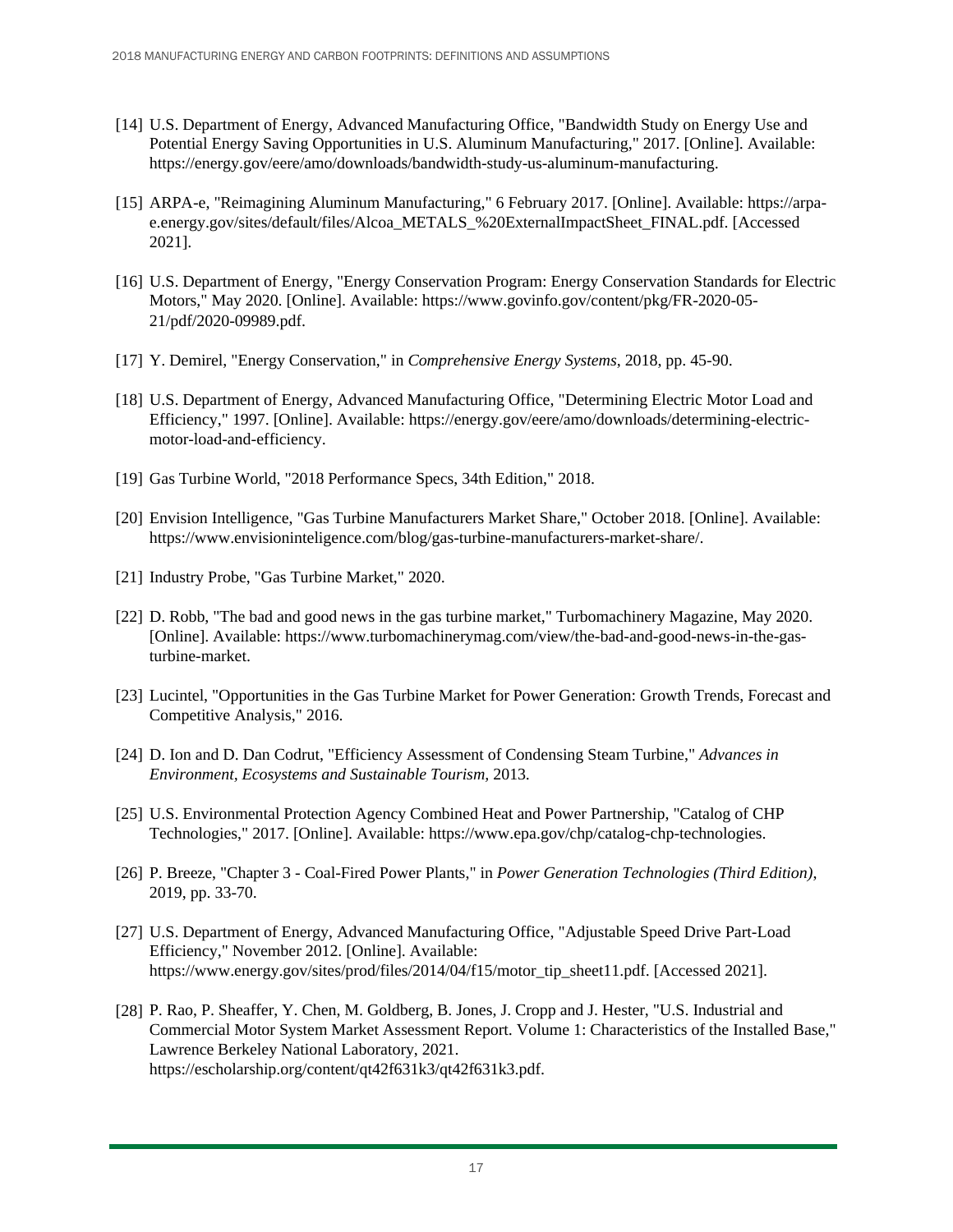- [29] D. Kaya , F. Kilic and H. Ozturk, "Energy Efficiency in Pumps," in *Energy Management and Energy Efficiency in Industry*, Springer, 2021, pp. 329-374.
- [30] A. Shankar, V. Kalaiselvan, S. Umashankar, S. Paramasivam and H. Norbert, "A comprehensive review of energy efficiency enhancement initiatives in centrifugal pumping system," *Applied Energy,* vol. 181, pp. 495-513, 2016.
- [31] A. Almedia, F. Ferreria, P. Fonseca, B. Chretien, H. Falkner, J. Reichert, M. West, S. Nielson and D. Both , "VSDs for Electric Motors Systems," 2000. [Online]. Available: https://silo.tips/download/vsdsfor-electric-motor-systems.
- [32] K. Durmus, E. A. Yagmur, Y. Suleyman, F. Kilic, A. S. Eren and C. Celik, "Energy efficiency in pumps," *Energy Conversion and Management,* vol. 49, no. 6, pp. 1662-1673, 2008.
- [33] U.S. Department of Energy, Industrial Technologies Program, "Test for Pumping System Efficiency," September 2005. [Online]. Available: https://www.energy.gov/sites/prod/files/2014/05/f16/test\_pumping\_system\_\_pumping\_systemts4.pdf. [Accessed 2021].
- [34] P. Tantakitti, S. Pattana and K. Wiratkasem, "Identifying FEG Standard through a Performance Study of Industrial Fans in Thailand," *Procedia Engineering,* vol. 118, pp. 193-200, 2015.
- [35] M. Benedetti, F. Bonfa, I. Bertini, V. Introna and S. Ubertini, "Explorative study on Compressed Air Systems' energy efficiency in production and use: First steps towards the creation of a benchmarking system for large and energy-intensive industrial firms," *Applied Energy,* vol. 227, pp. 436-448, 2018.
- [36] T. Nehler, R. Parra and P. Thollander, "Implementation of energy efficiency measures in compressed air systems: barriers, drivers and non-energy benefits," *Energy Efficiency,* vol. 11, pp. 1281-1302, 2018.
- [37] U.S. Department of Energy, Advanced Manufacturing Office, "Replace V-Belts with Notched or Synchronous Belt Drives," 2012. [Online]. Available: https://www.energy.gov/eere/amo/downloads/replace-v-belts-notched-or-synchronous-belt-drives.
- [38] Grainger , "Types of Belt Drives and How They Improve Efficiency," 19 August 2019. [Online]. Available: https://www.grainger.com/know-how/equipment-information/kh-types-of-belt-drivesefficiency. [Accessed 2021].
- [39] TYMA, "Belt Efficiency and Energy Saving," n.d.. [Online]. Available: https://www.tyma.eu/technicalinformation/belt-efficiency/.
- [40] U.S. Department of Energy, Building Technologies Office, "2015 U.S. Lighting Market Characterization," 2017. [Online]. Available: https://energy.gov/eere/ssl/2015-us-lighting-marketcharacterization.
- [41] L. Zyga, "White LEDs with super-high luminous efficacy could satisfy all general lighting needs," 2010. [Online]. Available: https://phys.org/news/2010-08-white-super-high-luminous-efficacy.html.
- [42] U.S. Department of Energy, Building Technologies Office, "Energy Savings Forecast of Solid-State Lighting in General Illumination Applications," December 2019. [Online]. Available: https://www.energy.gov/sites/prod/files/2019/12/f69/2019\_ssl-energy-savings-forecast.pdf.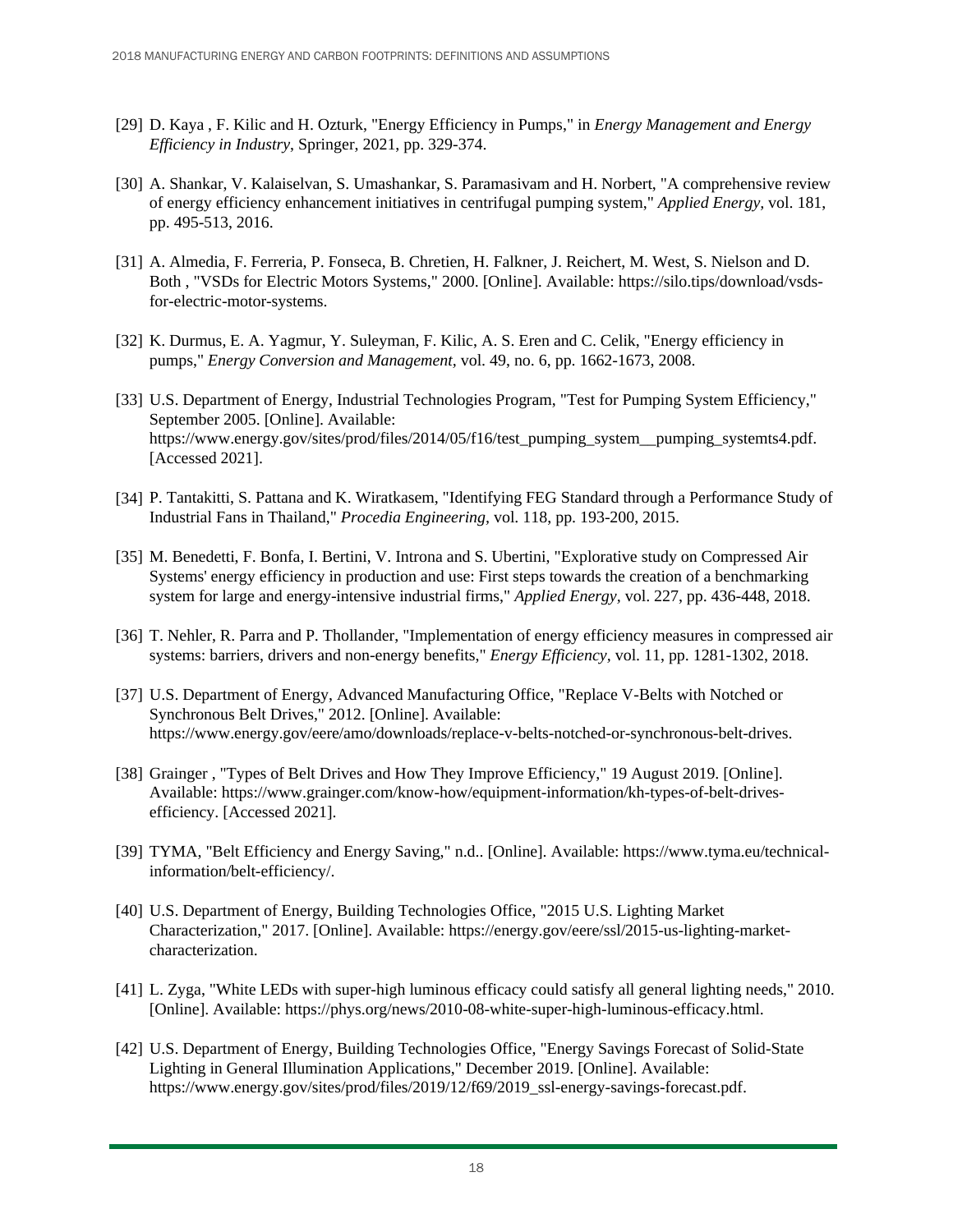- [43] M. Dimascio, "Water heaters get an efficiency makeover courtesy of the Department of Energy," American Council for an Energy-Efficient Economy, February 2015. [Online]. Available: https://www.aceee.org/blog/2015/02/water-heaters-get-efficiency-makeover. [Accessed 2021].
- [44] U.S. Environmental Protection Agency, "ENERGY STAR: Water Heater Key Product Criteria," n.d.. [Online]. Available: https://www.energystar.gov/products/water\_heaters/residential\_water\_heaters\_key\_product\_criteria.
- [45] U.S. Department of Energy, Vehicle Technologies Office, "Combustion Engines 2016 Annual Report," 2017. [Online]. Available: https://www.energy.gov/sites/prod/files/2017/08/f36/fy16\_adv\_comb\_report\_print.pdf.
- [46] Energetics Incorporated for the Propane Education & Research Council, "Propane Reduces Greenhouse Gas Emissions: A Comparative Analysis," 2009. [Online]. Available: https://www.propanecouncil.org/uploadedFiles/REP\_15964%20Propane%20Reduces%20GHG%20Emi ssions%202009.pdf.
- [47] U.S. Department of Energy, "Furnaces and Boilers," 2017. [Online]. Available: https://energy.gov/energysaver/furnaces-and-boilers.
- [48] International Energy Agency, "Aluminum Tracking Report," October 2020. [Online]. Available: https://www.iea.org/reports/aluminium.
- [49] M. Obaidat, A. Al-Ghandoor, P. Phelan, R. Villalobos and A. Alkhalidi, "Energy and Exergy Analyses of Different Aluminum Reduction Technologies," *Sustainability ,* vol. 10, no. 4, 2018.
- [50] G. Brooks, "The trouble with aluminum," The Conversation, May 2012. [Online]. Available: https://theconversation.com/the-trouble-with-aluminium-7245.
- [51] U.S. Department of Energy, Advanced Manufacturing Office, "Improving Process Heating System Performance," 2015.
- [52] J. Kline and C. Kline, "Assessing Cement Plant Thermal Performance," *IEEE Transactions on Industry Applications,* vol. 53, no. 4, pp. 4097-4108, 2017.
- [53] A. Atmaca and R. Yumrutas, "Analysis of the parameters affecting energy consumption of a rotary kiln in cement industry," *Applied Thermal Engineering,* vol. 66, pp. 435-444, 2014.
- [54] M. Gholipour Khajeh, M. Iranmanesh and F. Keynia, "Energy auditing in cement industry; A cast study," *EnergyEquisSys,* vol. 2, pp. 171-184, 2014.
- [55] Y. K. Verma, B. Mazumdar and P. Ghosh, "Thermal energy consumption and its conservation for a cement production unit," *Environmental Engineering Research,* vol. 26, 2020.
- [56] Gerdau Basauri Works R&D Department, "Energetic flowchart for cement, glass, steel industries and petrochemical sectors," European Commission within the H2020 Programme, 2015.
- [57] A. Ghannadzadeh and M. Sadeqzadeh, "Exergy analysis as a scoping tool for cleaner production of chemicals: a case study of an ethylene production process," *Journal of Cleaner Production,* vol. 129, pp. 508-520, 2016.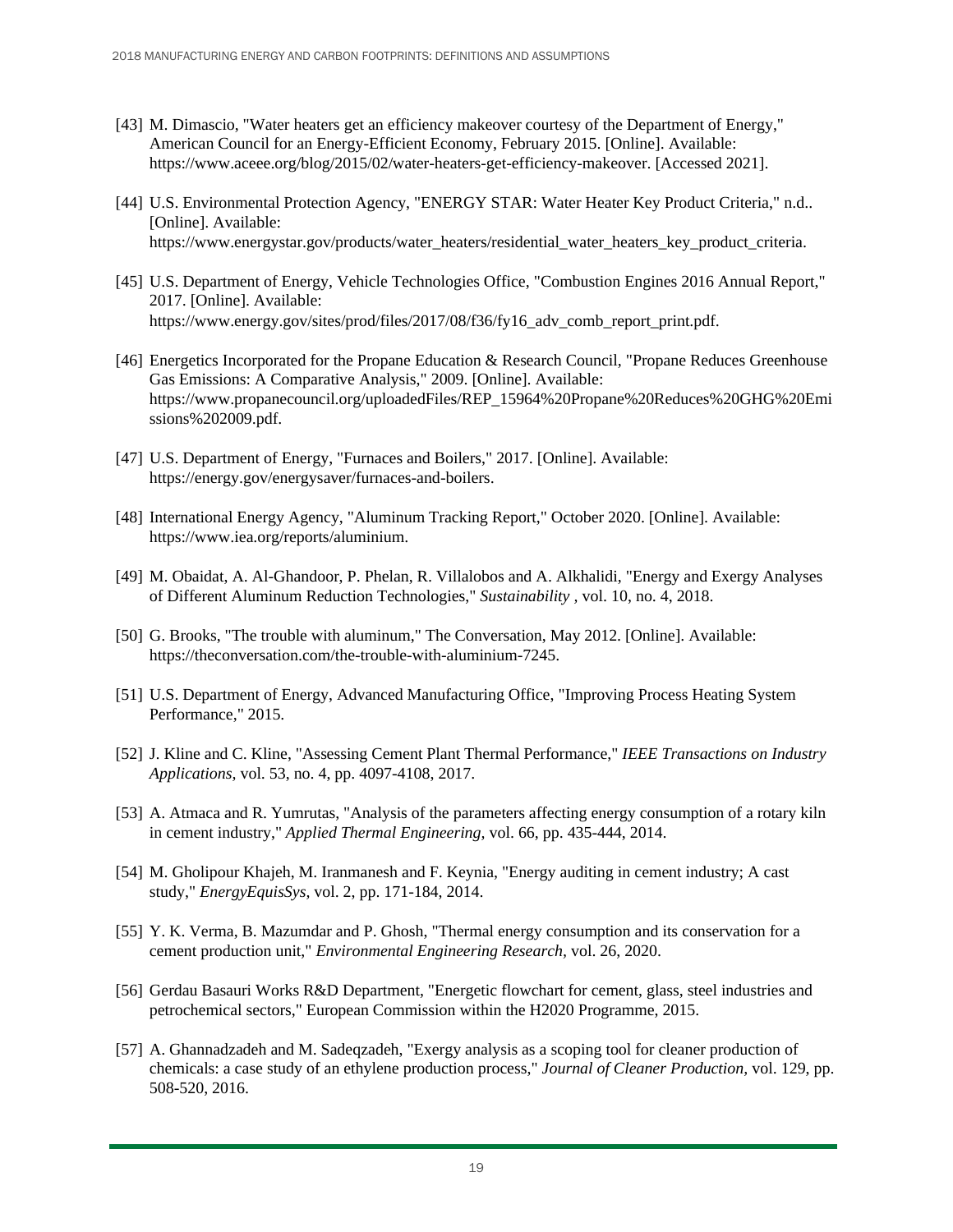- [58] C. Michalakakis, J. Cullen, A. Gonzalez Hernandez and B. Hallmark, "Exergy and network analysis of chemical sites," *Sustainable Production and Consumption,* vol. 19, pp. 270-288, 2019.
- [59] A. Vilarinho, J. Campos and C. Pinho, "Energy and exergy analysis of an aromatics plant," *Case Studies in Thermal Engineering,* vol. 8, pp. 115-127, 2016.
- [60] B. Sovacool, M. Bazilian, S. Griffiths, J. Kim, A. Foley and D. Rooney, "Decarbonizing the food and beverages industry: A critical and systematic review of developments, sociotechnical systems and policy options," *Renewable and Sustainable Energy Reviews,* vol. 143, 2021.
- [61] R. Wisniewski, "Spray Drying Technology Review," in *45th International Conference on Environmental Systems*, Bellevue, 2015.
- [62] I. Davidson, "16 Oven Efficiency," in *Biscuit Baking Technology (2nd Edition)*, 2016.
- [63] V. Honkalaskar, U. Bhandarkar and M. Sohoni, "Development of a fuel efficient cookstove through a participatory bottom-up approach," *Energy, Sustainability and Society,* vol. 3, 2013.
- [64] N. Yildirim and S. Genc, "Thermodynamic analysis of a milk pasteurization process assisted by geothermal energy," *Energy,* vol. 90, pp. 987-996, 2015.
- [65] Natural Resources Canada, Office of Energy Efficiency, "Benchmarking Energy Use in Canadian Pulp and Paper Mills," 2008.
- [66] D. Alderman, "United States Forest Products Annual Market Review and Prospects, 2016-2021," 2020.
- [67] G. Koreneff, J. Suojanen and P. Huotari, "Energy efficiency of Finnish pulp and paper esctor indicators and estimates," 2019.
- [68] Q. Zhao, S. Ding, Z. Wen and A. Toppinen, "Energy Flows and Carbon Footprint in the Forestry-Pulp and Paper Industry," *Forests,* vol. 10, 2019.
- [69] R. Monroe, K. Peaslee and R. Eppich, "Energy Efficiency in Steel Casting Production," in *SFSA Technical and Operating Conference*, 2008.
- [70] M. Zier, P. Stenzel, L. Kotzur and D. Stolten, "A review of decarbonization options for the glass industry," *Energy Conversion and Management: X,* vol. 10, 2021.
- [71] I. Dolianitis and e. al., "Waste Heat Recovery at the Glass Industry with the Intervention of Batch and Cullet Preheating," *Thermal Science,* vol. 20, pp. 1245-1258, 2016.
- [72] Glass Services, "Heat and Mass Balances," 2021. [Online]. Available: https://www.gsl.cz/servicesproducts/assessment/audits-data-analyses/heat-mass-balances/.
- [73] Sankey Diagrams, "Energy Flow in a Furnace," 2017. [Online]. Available: https://www.sankeydiagrams.com/energy-flow-in-a-furnace/.
- [74] C.-S. Hatzilau and e. al., "Energy saving incentives for the European glass industry in the frame of the EU emissions trading scheme," in *ECEEE Industrial Summer Study*, 2016.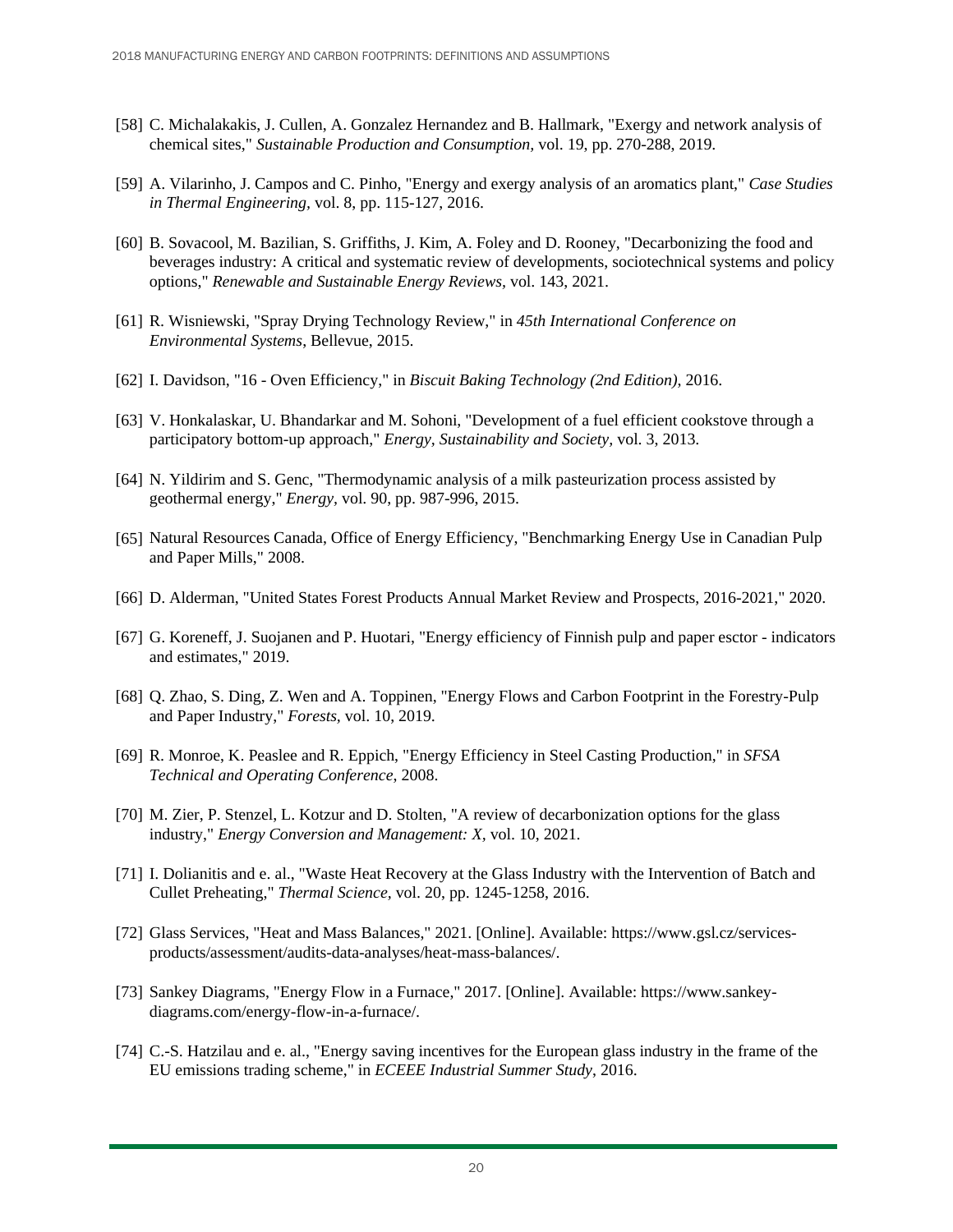- [75] N. L. Njobet, "Energy Analysis in the Extrusion of Plastics," Arcada University , 2012.
- [76] R. Deterre, P. Mousseau, A. Sarda and J. Launay, "Thermal control and energy balance in polymer processing," in *Constitutive Models for Rubber XI*, 2019.
- [77] C. McMillan and V. Narwade, "The Industry Energy Tool (IET): Documentation," National Renewable Energy Laboratory , 2018.
- [78] P. Levi and J. Cullen, "Mapping Global Flows of Chemicals: From Fossil Fuel Feedstocks to Chemical Products," *Environmental Science & Technology,* pp. 1725-1734, 2018.
- [79] R. Maier, W. Olivent , D. Brandt and T. Golden, "Refinery energy profile. Final Report," Gulf Research and Development Co., 1979.
- [80] Oil & Gas Journal, "2018 US Refining Capacity Summary," March 2019. [Online]. Available: https://www.ogj.com/ogj-survey-downloads/worldwide-refining/document/17299952/2018-us-refiningcapacity-summary.
- [81] U.S. Environmental Protection Agency, "Energy Efficiency Improvement and Cost Saving Opportunities for Petroleum Refineries," 2015.
- [82] I. W. Morrow and e. al., "Energy efficiency improvements in the U.S. petroleum refining industry," in *ECEEE Industrial Summer Study Proceedings*, 2014.
- [83] T. Hay, V.-V. Visuri, M. Aula and T. Echterhof, "A Review of Mathematical Process Models for the Electric Arc Furnace Process," *steel research international,* vol. 92, no. 3, 2021.
- [84] M. McBrien, A. Cabrera Serrenho and J. Allwood, "Potential for energy savings by heat recovery in an integrated steel supply chain," *Applied Thermal Engineering,* vol. 103, pp. 592-606, 2016.
- [85] T. Keplinger and e. al., "Modeling, Simulation, and Validation with Measurements of a Heat Recovery Hot Gas Cooling Line for Electric Arc Furnaces," *steel research international ,* vol. 89, 2018.
- [86] T. Steinparzer and e. al., "Waste Heat Recovery Solutions for Steelmaking Processes," 2015.
- [87] U.K. Department of the Environment, "Cutting your energy costs: A guide for the txtile dyeing and finishing industry," 1997.
- [88] New Delhi: Bureau of Energy Efficiency , "Detailed Project Report on Installation of Fabric Temperature Control System in Stenters," 2010.
- [89] P. Jeetah and N. Aldine, "Energy Optimization in Dyehouse," *University of Mauritius Research Journal,* vol. 20, 2016.
- [90] H. Ibrahim, "Fired Process Heaters," in *Matlab - Modelling, Programming and Simulations*, 2010.
- [91] Global Efficiency Intelligence, "Industrial Energy Efficiency and Decarbonization," [Online]. Available: https://www.globalefficiencyintel.com/.